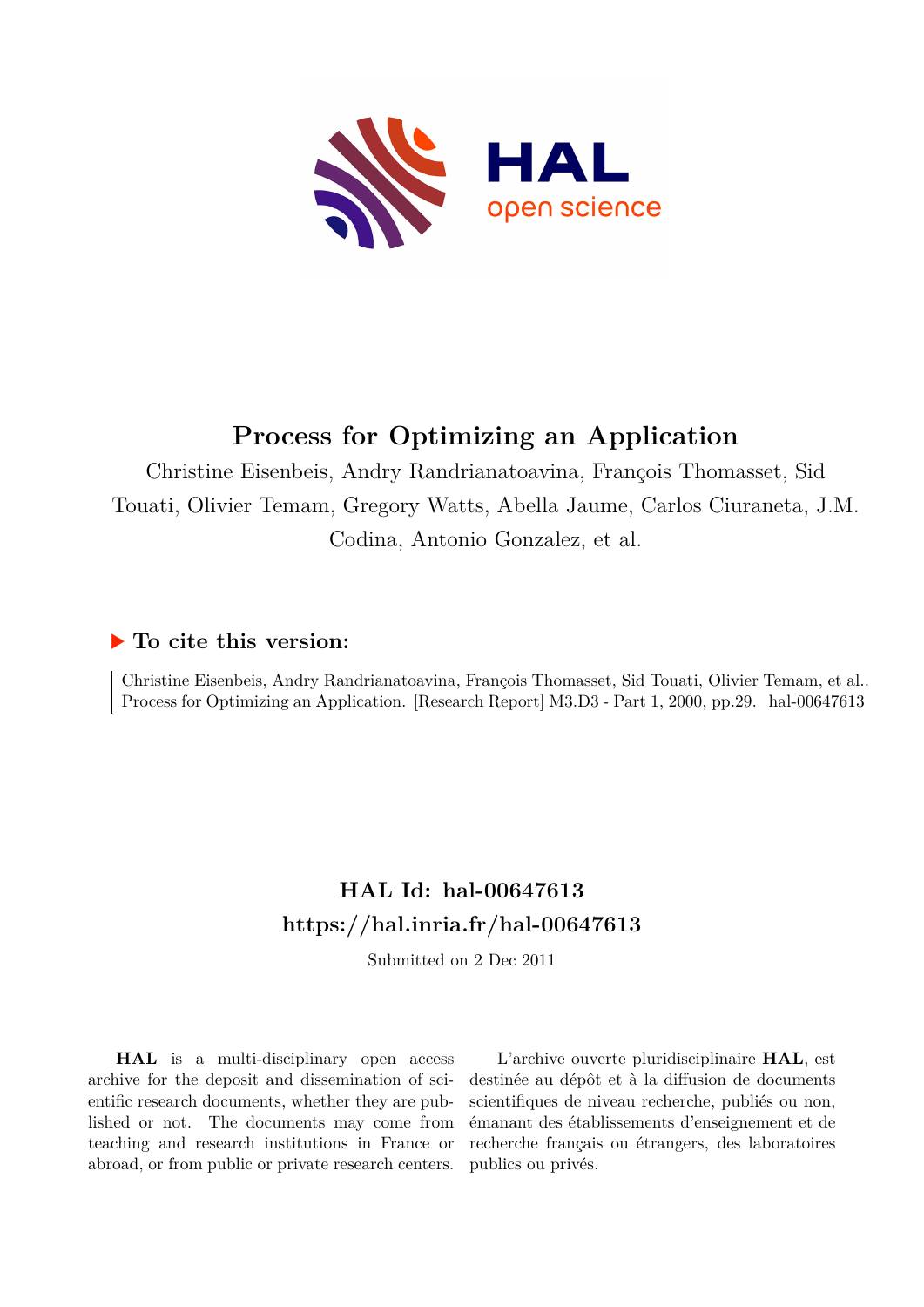**MHAOTEU: Memory Hierarchy Analysis and Optimization Tools for the End−User**

# **REPORT M3.D3**

## Task 3.4 Process for Optimizing an **Application**

Christine Eisenbeis, Andry Randrianatoavina, François Thomasset, Sid Ahmed Ali Touati, INRIA.

Olivier Temam, Gregory Watts, LRI, Paris South University (previously in Versailles).

Jaume Abella, Carles Ciuraneta, Josep M. Codina, Antonio Gonzalez, Josep Llosa, Xavier Vera, UPC.

Mark Bull and Michael O'Boyle, University of Edinburgh. Philippe Guillen, ONERA.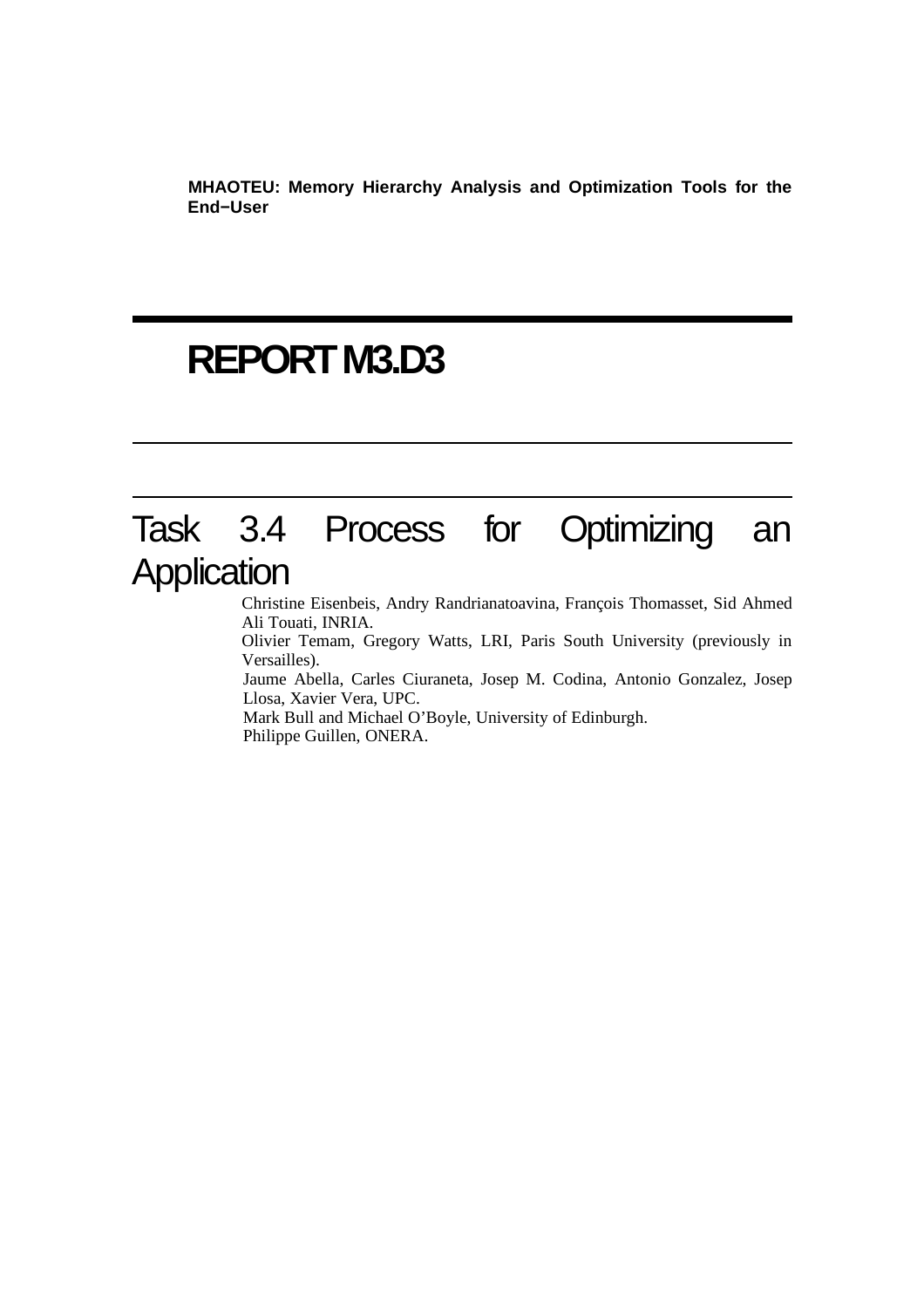#### MHAOTEU: Project Nº 24942

### **Contents**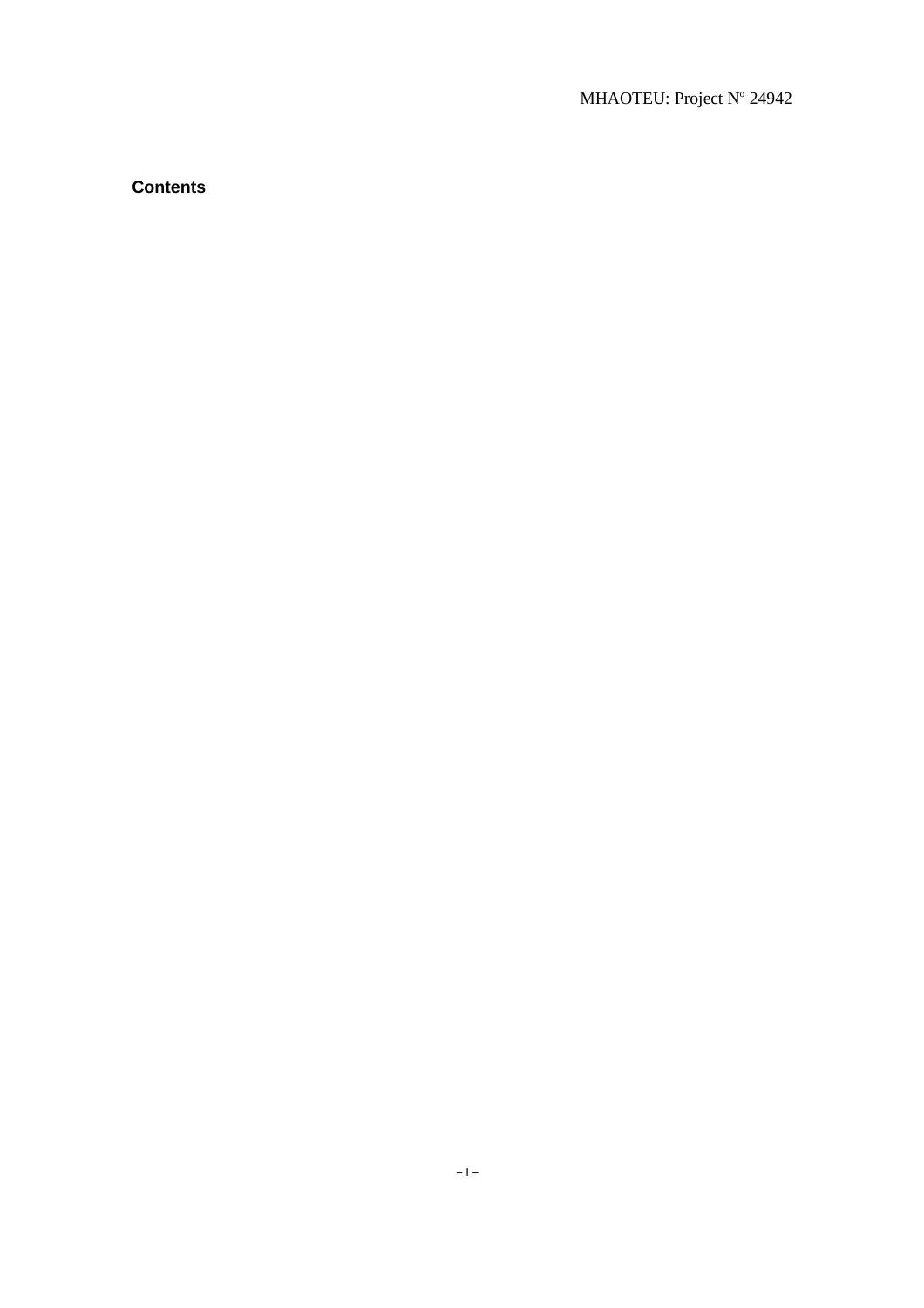#### **I.UVSQ APPLICATION** 1

| $1.$ GENERAL PRESENTATION OF THE APPLICATION $2$    |               |
|-----------------------------------------------------|---------------|
| 2. PERFORMANCE ANALYSIS OF THE ORIGINAL APPLICATION | $\mathcal{R}$ |
| 3. STEP 1: BLOCKING TO REMOVE CAPACITY MISSES.      | $\Delta$      |
| 4. STEP 2: EXPLOITING A COALESCENT WRITE-BUFFER     | 6.            |
| 5. FINAL RESULTS AND CONCLUSIONS                    |               |

#### **II.EDINBURGH APPLICATION 8**

- 1. APPLICATION 8
- 2. PERFORMANCE ANALYSIS OF THE ORIGINAL APPLICATION 9 *2.1 Analysis 9*
- 3. OPTIMISATION 10
- 4. CONCLUSIONS 11

#### **III.UPC APPLICATION** 11

- 1. GENERAL PRESENTATION OF THE APPLICATION 11
- 2. INITIAL PERFORMANCE ANALYSIS OF THE APPLICATION 12
- 3. ANALYSIS AND OPTIMIZATION PROCESS 22
- 4. FINAL RESULTS AND CONCLUSIONS 18

#### **IV.INRIA APPLICATION 20**

- 1 GENERAL PRESENTATION OF THE APPLICATION 20
- 2 INITIAL PERFORMANCE OF THE APPLICATION 21
- 3 STEPS OF THE OPTIMIZATION (DEC−ALPHA) 24

4 FINAL RESULTS AND CONCLUSION 26

#### **V.ONERA APPLICATION 27**

In this document, we present the experience of several partners in the process of analyzing and optimizing an application. This text describes shortly the effort of each partner performed for the MHAOTEU demo workshop held in Barcelona in September 1999. Each partner looked for an application effectively used by academic or industrial end−users (as defined in the MHAOTEU workprogramme), and attempted to optimize that application. This work should not be considered as a description of a *Process for Optimizing an Application* which is a planned deliverable for the third year. It should be viewed as preliminary investigations on that topic.

The text is split in 5 sections, each corresponding to an application. For each application, we provide a short description of the application, performance analysis of the original program and the different steps of the analysis/optimization process.

## **I. UVSQ APPLICATION**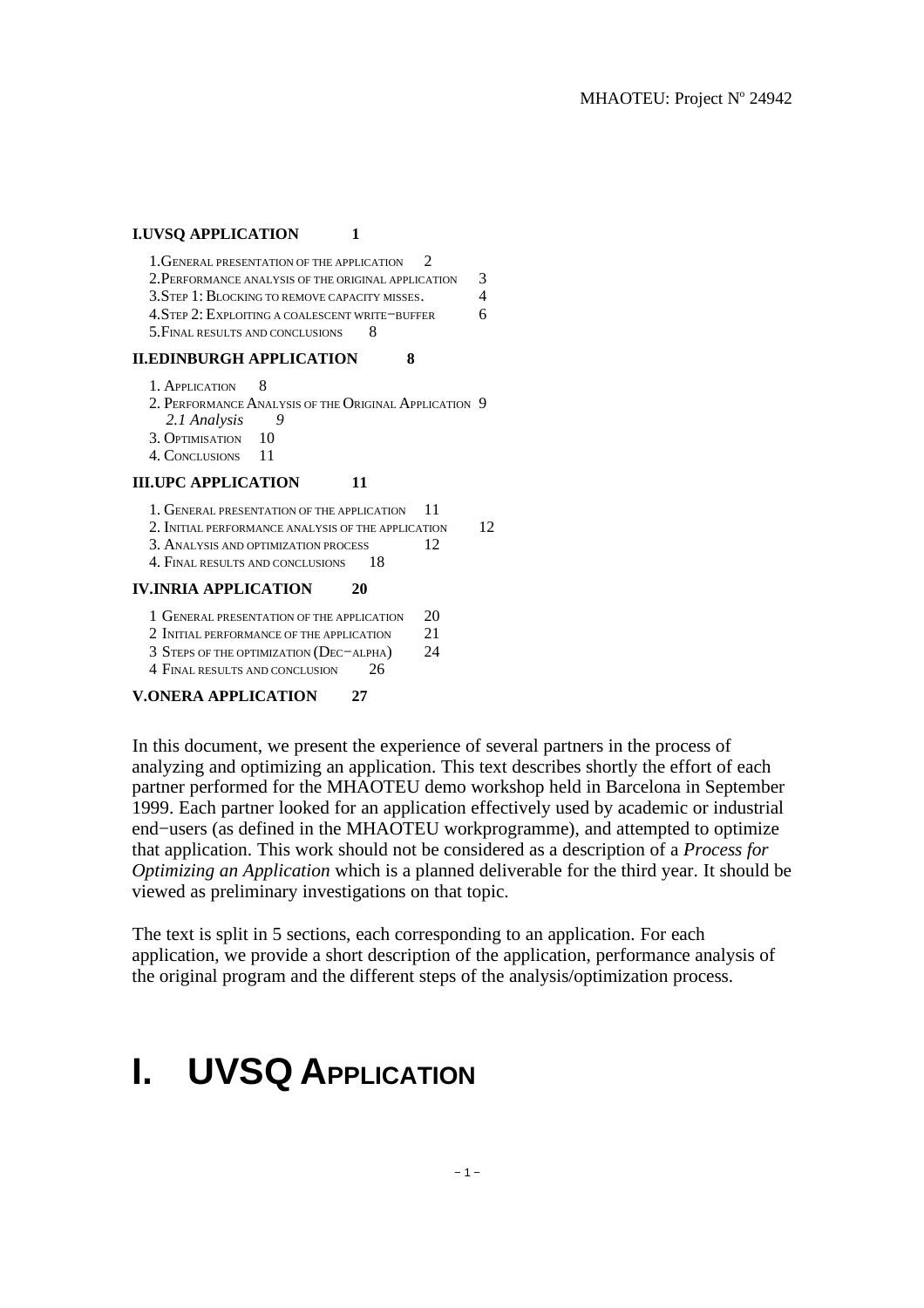## **1. General presentation of the application**

The application provided by Matra−BAe defense division is an electromagnetism code. For confidentiality reasons, only selected routines have been provided that fulfill the following criteria: the routines correspond to the largest share of the execution time and the program spends a significant interval time within the set of provided routines. This latter point is important as data reuse among routines can be critical. If we focus on a routine that corresponds to a large share of the execution time but that is called a large number of times, it is possible the bottleneck is not the routine itself but the transfer of data between this routine and other ones in the program.

However, the present case proved fairly simple as more than 90% of the execution time is spent in one LU decomposition routine which core loops are shown below. Therefore it is a well−known and concise example that is suitable for introducing the analysis/optimisation problems of applications. Several programs discussed in latter sections are more complex. The code was provided with a matrix dimension of  $N=550$ but Matra indicated problem sizes vary between 100 and 4000.

```
 DO 2001 i1 = 1,NARETES−1
       PIVINV = 1 / ZMAT(i1, i1)DO 2003 i2 = i1+1, NARETESTEMP = ZMAT(i2, i1) * PIVINVZMAT(i2, i1) = TEMPDO 2004 i3 = i1+1, NARETES ZMAT(i2,i3)= ZMAT(I2,i3)−TEMP*ZMAT(i1,i3)
 2004 ENDDO 
 2003 ENDDO
 2001 ENDDO
```
We have performed most of the optimizations with  $N=550$  but we have also evaluated performance improvements for N=2000, and they proved similar. The target architecture for our analysis is an Alpha 21164 500MHz workstation with 512Mo memory. Matra indicated they use an Origin 2000 to run most of their codes but they could not allow external access to their server. However the code optimized for the Alpha could be briefly tested on an Origin 2000 for the sake of comparison, but one must keep in mind that transformations were targeted at the Alpha 21164 which memory hierarchy differs significantly from that of the Origin. It is possible better performance improvements can be achieved on the Origin with targeted optimizations.

**Target architecture**. We briefly recall the main characteristics of the target architecture. The Alpha processor has a 3−level memory hierarchy with an 8k−byte 1− way L0 cache (closest to the process) with a penalty of 5 cycles to the L1; the L1 is a 96−kbyte 3−way cache (shared by data and instructions) and it is on−chip with a penalty of 20 cycles to the L2. The L2 is a 2−Mbyte 1−way cache off−chip (shared) with approximately 50−cycle penalty to the memory. The L2 cache size and penalty can vary depending on workstations configurations. Finally, the TLB is a 64−entry fully−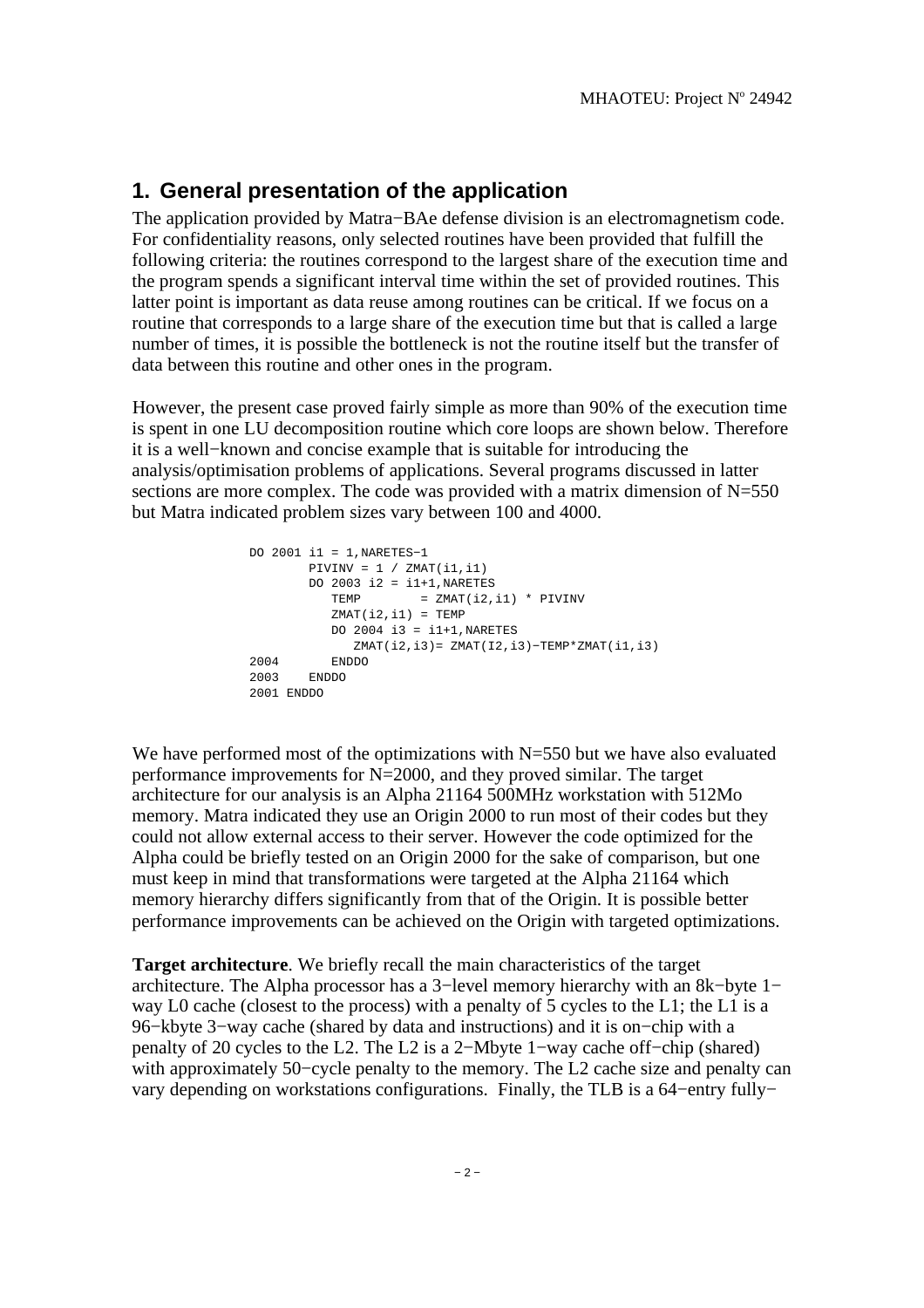

associative cache for page translations (4−kbyte pages).

## **2. Performance analysis of the original application**

The execution time of the original application for N=550 on the Alpha is 24,01 seconds. Using the *Profiler* tool we have measured misses on the different cache levels and the TLB, as well as the nature of the misses. The breakdown of misses among cache levels is shown below.

| level | Cache Num. of<br>accesses | Misses (ratio)                                                                                                 | Load misses | Write misses | Num. of conflicts | Num, of capacity |
|-------|---------------------------|----------------------------------------------------------------------------------------------------------------|-------------|--------------|-------------------|------------------|
|       |                           | 0 168 949 274 110 127 754 - 65.18% 109 481 884 - 99.41% 645 870 - 00.58% 306 177 - 00.27% 109 821 577 - 99.72% |             |              |                   |                  |
|       |                           | 1 165,547,234 24,910,904 - 15.04% 24,685,024 - 99.09% 225,880 - 00.90% 8.490,708 - 34.08% 16,420,196 - 65.91%  |             |              |                   |                  |
|       |                           | 2 44.302.066 8.968.771 - 20.24% 8816.457 - 98.30% 152.314 - 01.69% 476.863 - 05.31% 8491.908 - 94.68%          |             |              |                   |                  |
|       |                           | TLB 168,949,274 60,566,603 - 35.84% 99,895,811 - 98.89% 670,792 - 01.10%                                       |             |              | $0 - 00.056$      | $0 - 00.0\%$     |

Obviously, the L0 cache and the TLB experience significant miss ratios and most misses are capacity misses. Besides, even spatial loality is not properly exploited as the L0 miss ratio is greater than 0.25 which corresponds to the case where only one miss per cache line occurs and all words of the line are used. We can therefore assume that the L0 cache, and most likely other caches, are heavily flushed. While the nature of cache misses (capacity) already suggests optimizations (blocking), it is important to get a better understanding of the reuse pattern of the routine.

For each value of *i1*, each matrix element in the lower left rectangle defined by row *i1* and column *i1* is used once. Besides, each matrix element in row *i1* and column *i1* are used *i1* times. Therefore, the lower left matrix elements are more heavily used than the upper right elements, see figure below. On the other hand, as *i1* increases, the reuse distance between two uses of a matrix element in the lower left rectangle tends to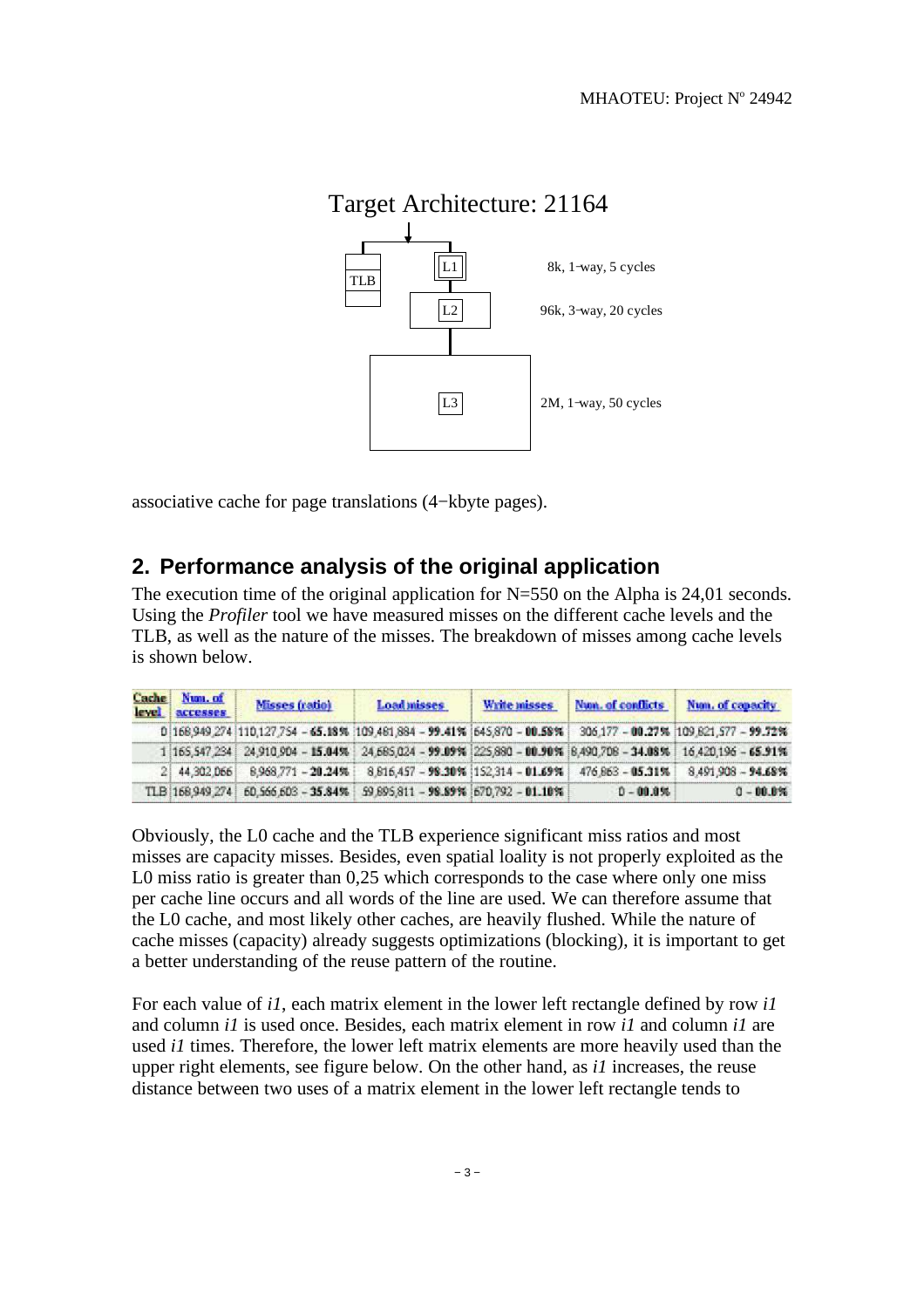

decrease and therefore the reuse is more likely to be naturally exploited by the cache without requiring any program transformation. Conversely, the reuse distance for matrix elements located in the upper right part of the matrix tends to be high though the number of reuses is smaller. The figure above provides an intuitive representation of reuse distribution where darker means more reuse.

As many matrix elements are reused several times, there is a significant amount of potential temporal locality that we can attempt to exploit using standard blocking techniques. We present the first step of the optimization in the next section.

## **3. Step 1: Blocking to remove capacity misses.**

The effect of blocking is to decrease the reuse distance for the reuses of a block of matrix elements. All *i1* computations are performed for a block, then the program moves to another block and so on. The corresponding program is shown as well as a graphical representation of blocking. While the above blocking transformation can be performed with the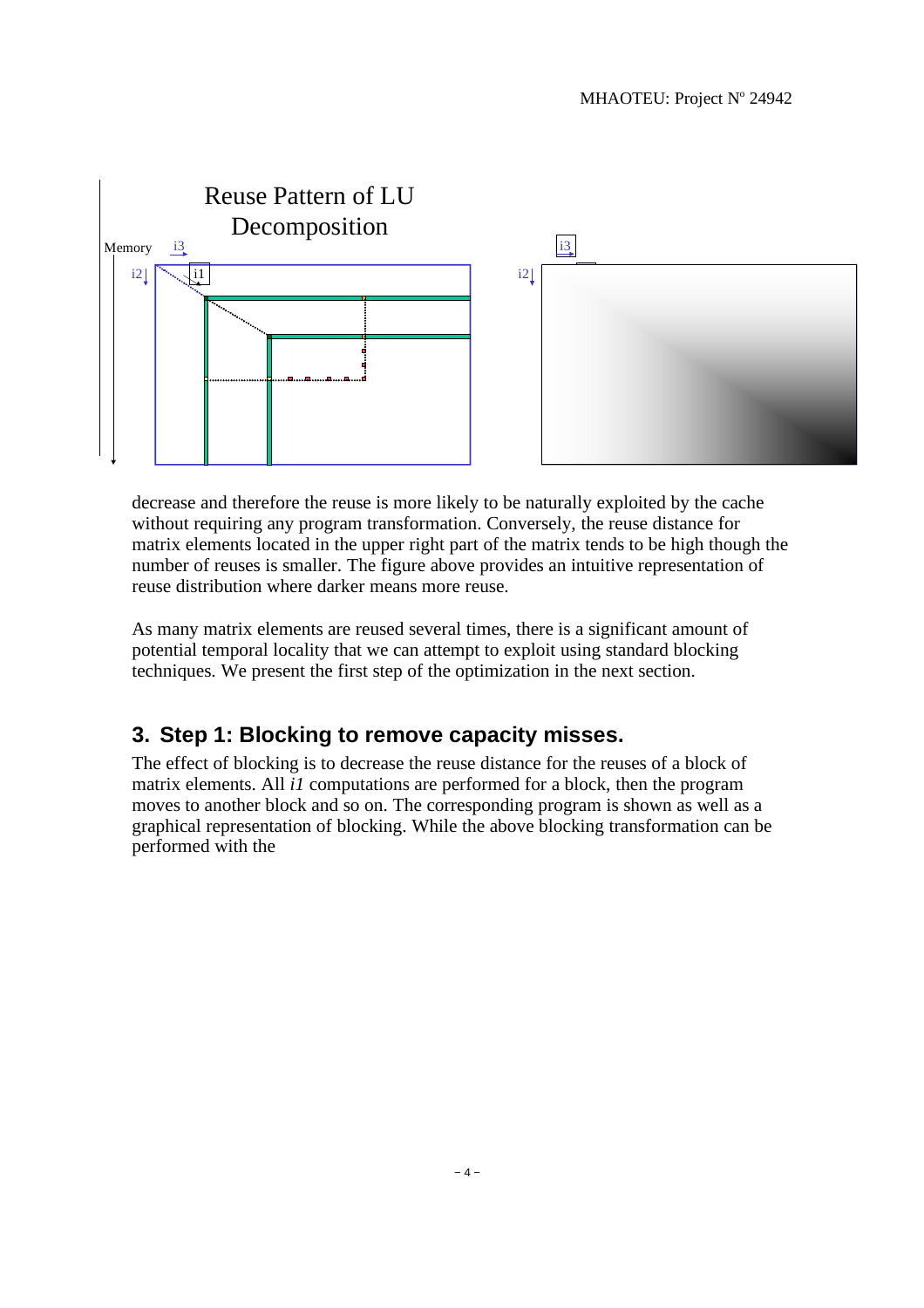

*Optimization Tool*, the LU decomposition presents a special case that requires the insertion of *guards*; for the moment, this transformation is perfomed manually. As shown above, the blocking transformation is not legal as data dependences are crossed. In the algorithm, each *i1* column is divided by a coefficient only once. In the blocked algorithm this division will take place several times because loops have been interchanged. To prevent multiple column updates, the following guard must be inserted:

```
do 2000 ii2 = 1, naretes, B<br>
do 2000 ii3 = 1, naretes, B<br>
do 2000 ii3 = 1, NARETES-1<br>
pivinv = 1 / zmat(il,il)<br>
do 2000 i2 = max(il + 1,ii2), min(naretes, ii2+B-1)<br>
if (((ii3) .LE. (i1+1)) .AND. ((i1+1) .LE. (ii3+B-1))) 
                                 temp = zmat(i2,i1)
                                  endif 
 zmat(i2,i1) = temp
 do 2000 i3 = max(i1 + 1,ii3), min(naretes, ii3+B−1)
 zmat(i2,i3) = zmat(i2,i3) − temp * zmat(i1,i3)
  2000 continue
```
The breakdown of misses is now the following: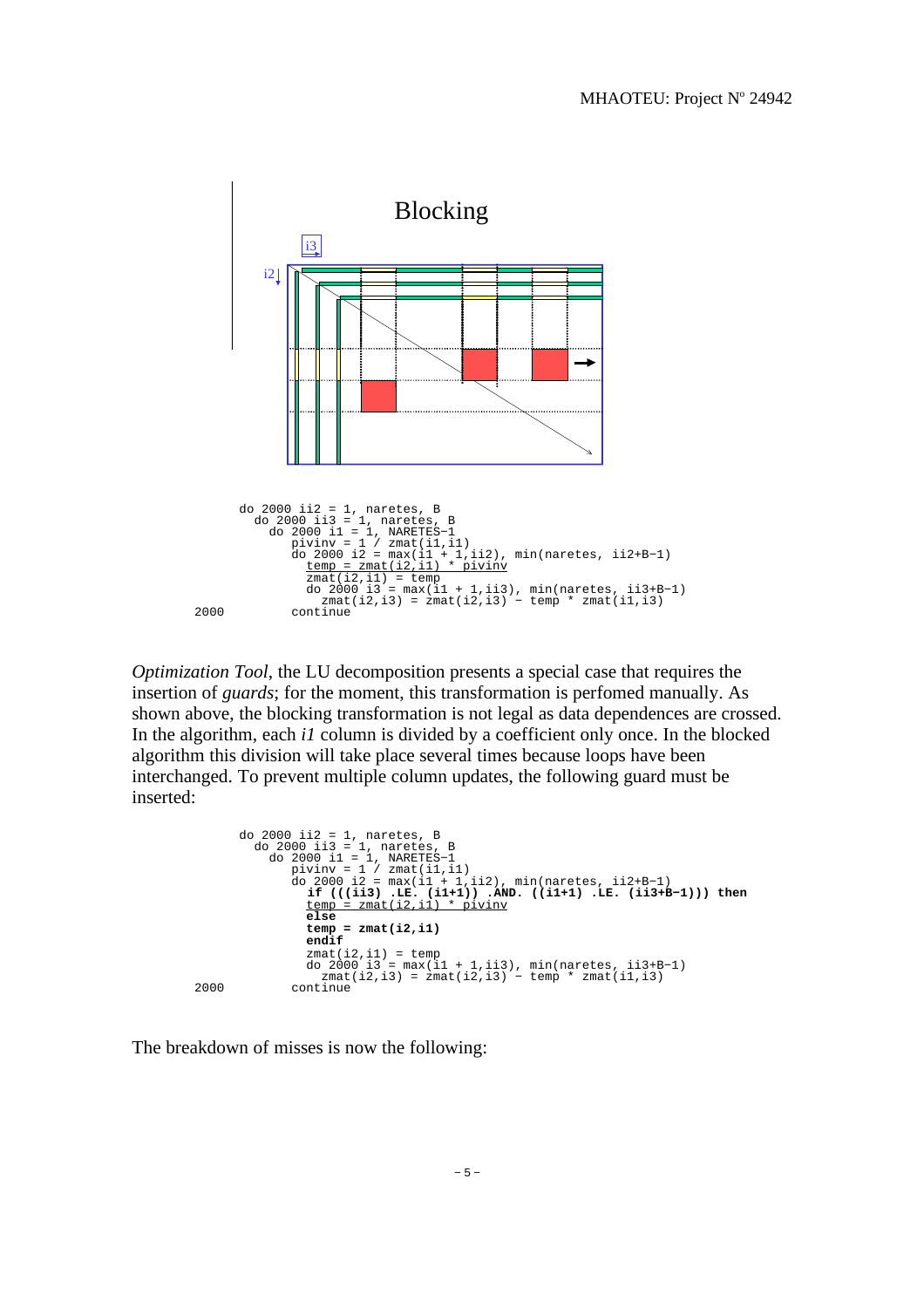| Cache<br>level | Num. of<br>accesses | <b>Misses (ratio)</b> | <b>Load misses</b>                                                                                            | Write misses | Num. of conflicts Num. of capacity |                  |
|----------------|---------------------|-----------------------|---------------------------------------------------------------------------------------------------------------|--------------|------------------------------------|------------------|
|                |                     |                       | 0 172,569,050 37,340,403 - 21,63% 36,694,533 - 98,27% 645,870 - 01.72% 9,181,709 - 24,58% 28,158,694 - 75.41% |              |                                    |                  |
|                |                     |                       | 1 94.536.315 1.763.595 - 01.86% 1.532.316 - 86.88% 231.279 - 13.11% 265.545 - 15.05% 1.498.050 - 84.94%       |              |                                    |                  |
|                |                     |                       | 2.645.173 715.729 - 27.85% 563.280 - 78.70% 152.449 - 21.29%                                                  |              | $33.095 - 04.62\%$                 | 682,634 - 95.37% |
|                |                     |                       | TLB: 172.569.050: 1.668.200 - 80.96%: 1.063.197 - 63.73%: 605.003 - 36.26%:                                   |              | $D - 00.0%$                        | $0 - 00.0%$      |

L0 misses are down to 21,63% and spatial locality is now exploited. The execution time is now equal to 2,67s, i.e., a speedup of 9,00. Note that the number of conflict misses has increased, both because blocking can have introduced some additional conflicts and because the removed capacity misses could have been hiding conflict misses.

Blocking has globally reduced capacity misses because it has the effect of reducing reuse distances. But it is actually a tradeoff as some other references can see an increase of reuse distances. For instance, the reuse of the data in a *i1* row or column are increased. For that reason and because of conflict misses, blocking is very sensitive to the block size. In this case, the block size has been computed using techniques by Coleman and McKinley. Consider the above code with block sizes B=57, 58 and 59. The corresponding execution times are shown below. As can be observed, a block size variation of 2 can result in a 57% increase of the execution time.

| <b>Block Size</b> | <b>Execution</b><br>Time<br>(seconds) |
|-------------------|---------------------------------------|
| 57                | 2,67                                  |
| 58                | 3,28                                  |
| ٠Q                | 4,19                                  |

## **4. Step 2: Exploiting a coalescent write−buffer**

As we have achieved significant miss reductions, we now focus on other memory hierarchy bottlenecks, namely bus conflicts. In the above loop nests, we can notice that the innermost loop nest (*i3*) is scanning the *zmat* array row−wise, i.e., not memory− wise. In terms of misses, the impact is small as the block defined by *i2* and *i3* fits in the different cache levels. Therefore, interchanging *i2* and *i3* does not improve significantly the number of misses. On the other hand, the L0 cache of the 21164 is write−through, and more important, the write−buffer is *coalescent*. In a normal write−buffer, each time a word is sent back to memory for writing, it is stored in an entry and when the bus is available, a request is issued. The higher the number of requests, the more often the bus is used, the more likely a load request will be delayed by a write request inducing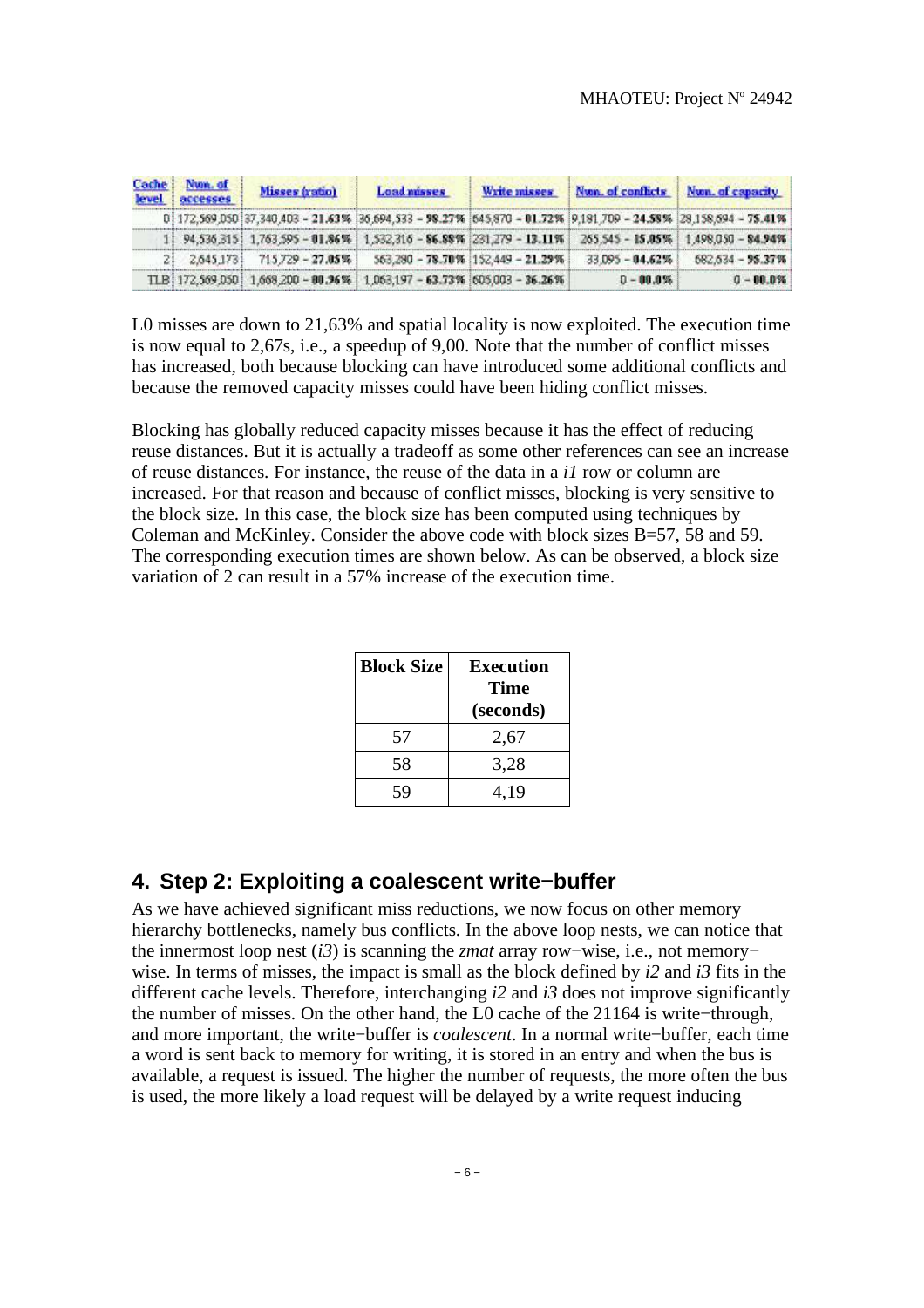processor stalls. To alleviate that problem, coalescent write−buffers are used. The principle is to have a tag for each write−buffer entry, and an entry corresponds to cache line, not a word. When the cache sends a data to the write−buffer, it checks whether the corresponding cache line already exists in the write−buffer, and in that case, only a word of that cache line is updated and no new entry is added to the write−buffer. Naturally, this mechanism can potentially reduce the number of write requests. It works particularly well in the presence of strong spatial locality, i.e., numerous write requests to consecutive memory addresses.



Because *i2* and *i3* do not scan *zmat* memory−wise, each write request *zmat(i2,i3)* corresponds to a new cache line and therefore the fact the write−buffer is coalescent is not exploited. Consequently, when the write−buffer is filled, additional write requests are stalled until the write−buffer can access the bus. By simply interchanging *i2* and *i3*, this property is exploited and the new execution time is 1,47s, i.e., a speedup of 1,81.

Because of the code structure, the two innermost loops need actually to be split before being interchanged and the resulting code is shown below.

```
 do 2000 ii3 = 1, naretes, B
 ub3 = min(naretes,ii3+B−1)
 do 2000 ii2 = 1, naretes, B
 ub2 = min(naretes, ii2+B−1)
 ub1 = min(naretes − 1, min(ub2, ub3))
 do 2000 i1 = 1,ub1
 if (((ii3) .LE. (i1+1)) .AND. ((i1+1) .LE. (ii3+B−1))) then
                     pivinv = 1 / \text{zmat}(i1, i1) do 2001 i2 = max(i1 + 1,ii2), ub2
 zmat(i2,i1) = zmat(i2,i1) * pivinv
 2001 continue
                      do 2002 i3 = max(i1 + 1,ii3), ub3
                          temp = zmat(i1,i3)
 do 2002 i2 = max(i1 + 1,ii2), ub2
 zmat(i2,i3) = zmat(i2,i3) − temp * zmat(i2,i1)
 2002 continue
                  else
                      do 2003 i3 = max(i1 + 1,ii3), ub3
 temp = zmat(i1,i3)
 do 2003 i2 = max(i1 + 1,ii2), ub2
```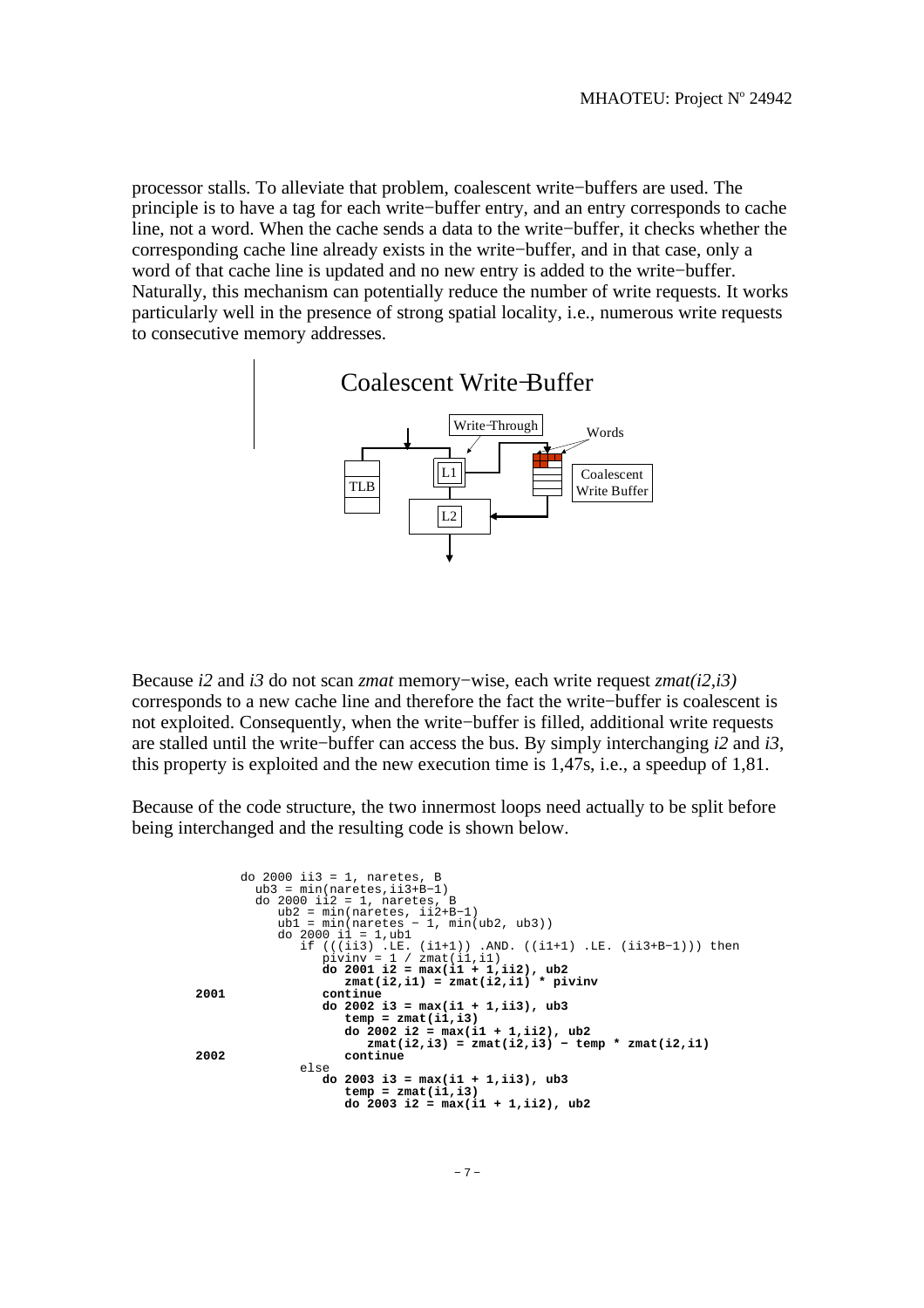```
zmat(i2,i3) = zmat(i2,i3) – temp * zmat(i2,i1)<br>
2003 continue
                   2003 continue
 endif 
                2000 continue
```
## **5. Final results and conclusions**

To a certain extent, reducing the number of misses is a very long process as new paths of improvements always exist, even after drastic improvements. For instance, in the present case, taking into account the triangular nature of the algorithm could lead to further improvements. But optimizing an application is an uncertain and time− consuming task so it is important to have a rough guess of the potential expected benefits. Therefore, we lack a tool to evaluate the potential benefits of additional optimizations, a task initially planned in MHAOTEU, but which has been removed at the last review meeting.

Besides the determination of the potential optimal performance, our current approach is also limited by the accuracy of our memory hierarchy model. We take into account all components but we use a simplified view of the architecture where mostly miss issues are highlighted. Timing issues (conflicts between miss requests to the bus…) and more detailed characteristics of the memory hierarchy components are ignored. We have shown that this approximation can hide significant potential improvements, so providing a more detailed architectural model could be an important add−on to the project.

# **II. EDINBURGH APPLICATION**

## **1. Application**

The application from Edinburgh is GAUGE, a lattice quantum−chromodynamics application developed at EPCC in collaboration with the Physics Department at the University of Edinburgh. A parallel version of this code, with some recent enhancements, consumes a significant proportion of the CPU time on the 344 processor T3E at Edinburgh. The code consists of about 10,000 lines of Fortran77, and makes significant use of include files and cpp macros.

The code performs computations on a regular 4−D lattice, and features high dimensional arrays, predominantly linear array accesses, and deep loop nests, with some loops having short trip counts. As this code is so heavily used on some of the world's most expensive machines, it has been extensively tuned for both cache based and vector architectures.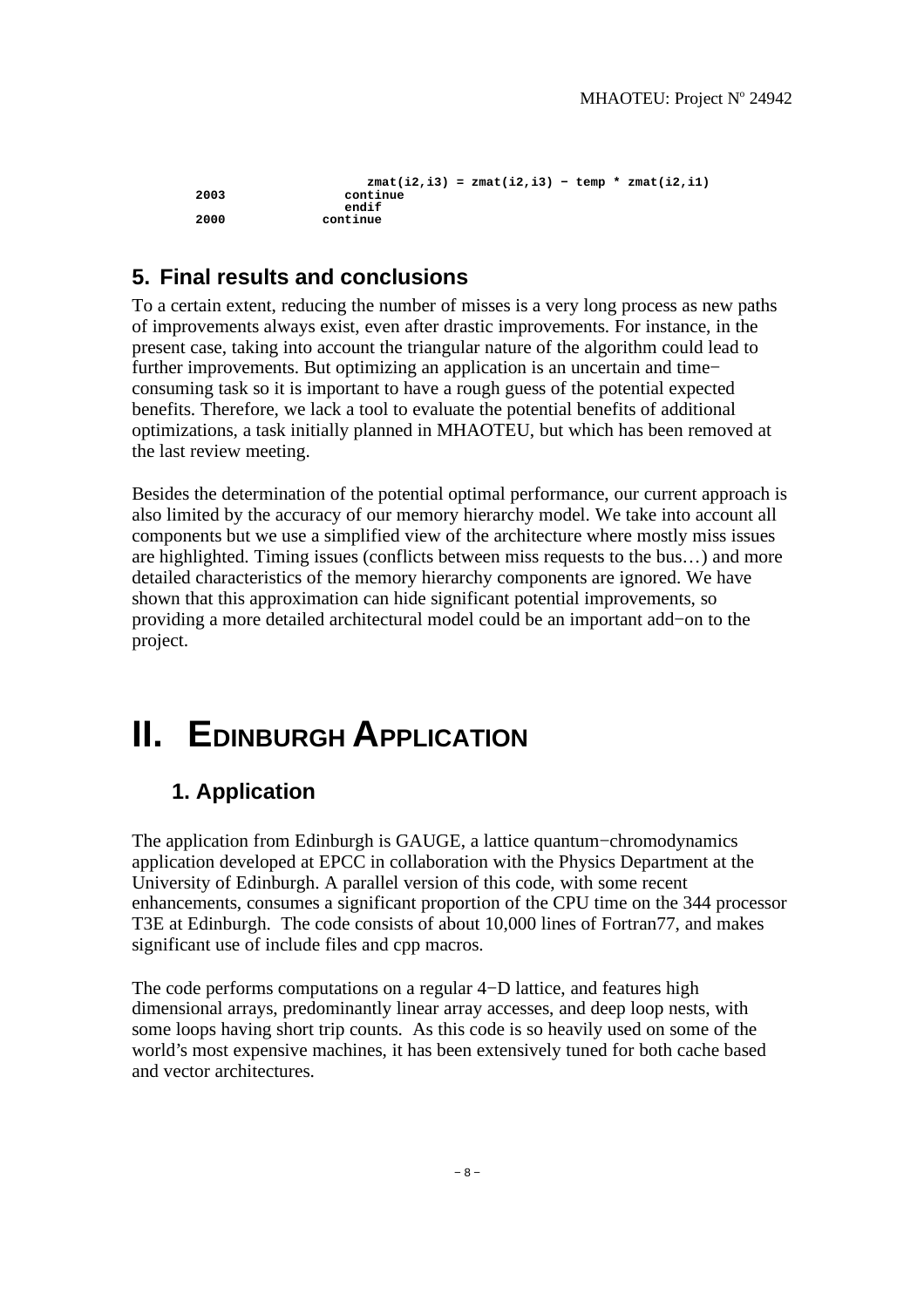Due to this extensive tuning, any performance gained from the cache optimised version, would be a significant gain, as all obvious performance problems should have been already eliminated.

### **2. Performance Analysis of the Original Application**

The key early decision was to decide on the size of system to investigate. The algorithm has  $O(n^{**}4 \times s)$  time complexity and  $O(n^{**}4)$  space complexity, where n is the size of the lattice and s is the number of steps taking to converge. As the number of steps can typically be thousands and the code run for weeks, it was important that it was scaled to an appropriate size without effecting the validity of the analysis. Fortunately we could examine a realistic value  $n=8$  over a short number of time steps  $s=20$ , as the behaviour of each iteration after the first iteration is identical in terms of control path and memory access. Once the data size was selected, this was fed into the pre–processing scripts and a 8 x 8 x 8 x 16 Fortran code was generated.

#### **2.1 Analysis**

The principal tools used were dynamic analysis and the memory profiler. After an initial profiling we found that the total execution time was 132.24 seconds. Further investigation showed that the two most expensive routines were: make\_random\_su3 and uni which took 23% and 17% of the execution time respectively.

A profile of the code showed that the most expensive routine, make\_random\_su3 was not one where significant floating point computation was taking place. The dynamic analysis tool also showed that it was also not responsible for high numbers of cache misses. On closer inspection, it was seen that make\_random\_su3 contains mainly nested if conditions and it was connected that branch delay penalties are the main cost − an issue beyond the scope of the project.

After this disappointing start, we turned our attention to the next dominant routine uni where dynamic analysis tool showed that this routine was responsible for a very high numbers of cache misses. On closer inspection it was seen that it had poor stride access, within its inner loop nest, causing high numbers of L1 conflict misses.

```
 DO 23, l=0,Ncolour−1
          DO 22, k=0,Ncolour−2
              DO 21 j=0,Ncomplex−1
                index = j + ( Ncomplex * ( k + ( Ncolour-1) *l ) ) DO 20 site=0,Max_body−1
su3_matrix(j,\overline{k},1,\overline{s}ite,par) = rn(index,site)<br>20 CONTINUE
20 CONTINUE<br>21 CONTINUE
21 CONTINUE<br>22 CONTINUE
22 CONTINUE<br>23 CONTINUE
     CONTINUE
```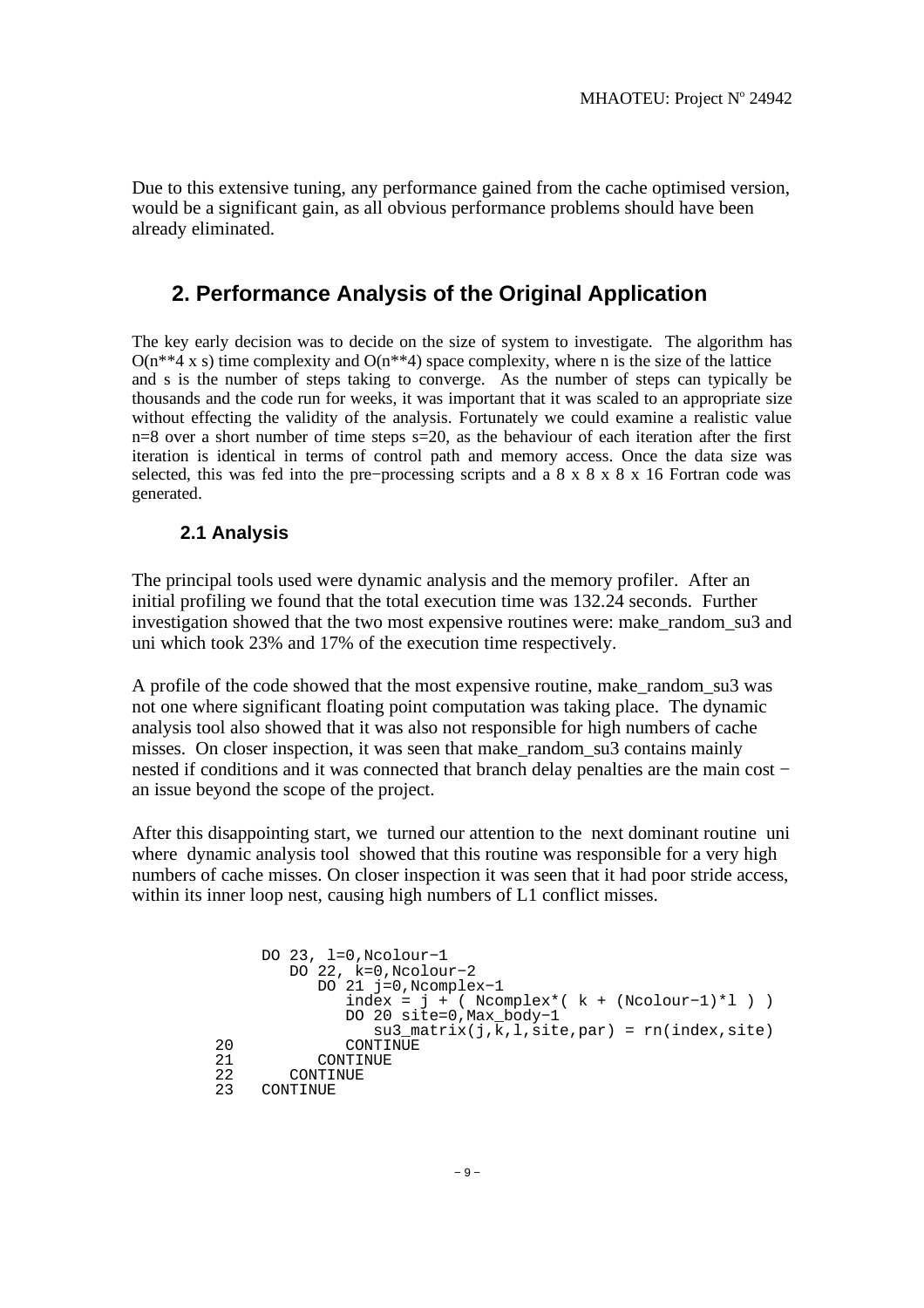It appears that due to a a programmer oversight, there is poor spatial locality within this loop nest. This was probably due to it being tuned mainly on Sparc based processors where its cache behaviour is insignificant relative to the overall execution time.

## **3. Optimisation**

The main problem here is that rn is a linearised array. What we would like to do, is delinearised it and then apply loop interchange so that we have perfect stride access. Such a data transformation is only possible, if we can propagate the transformation to all other instances. In deliverable M2.D2, we showed how this may be achieved. As rn was a local array within uni , this was easily achieved.

The first transformation required to correct this was data tiling on the local array (expanding the array from 2 dimensions to 4). As this is not currently supported by the transformation engine, data tiling was performed by hand:

```
 DO 23, l=0,Ncolour−1
 DO 22, k=0,Ncolour−2
            DO 21 j=0,Ncomplex−1
 index = j + ( Ncomplex*( k + (Ncolour−1)*l ) )
 DO 20 site=0,Max_body−1
                su3 matrix(j,k,l,site,par) = rn(j,k,l,site)
               END DO 
            END DO 
          END DO 
       END DO
```
This was followed by a series of loop interchanges, already successfully implemented with the loop transformation tool. This gave the following code:

```
 DO site=0,Max_body−1
    DO l=0,Ncolour−1
       DO k=0,Ncolour−2
          DO j=0,Ncomplex−1
             su3_matrix(j,k,l,site,par) = rn(j,k,l,site)
          END DO 
       END DO 
    END DO 
 END DO
```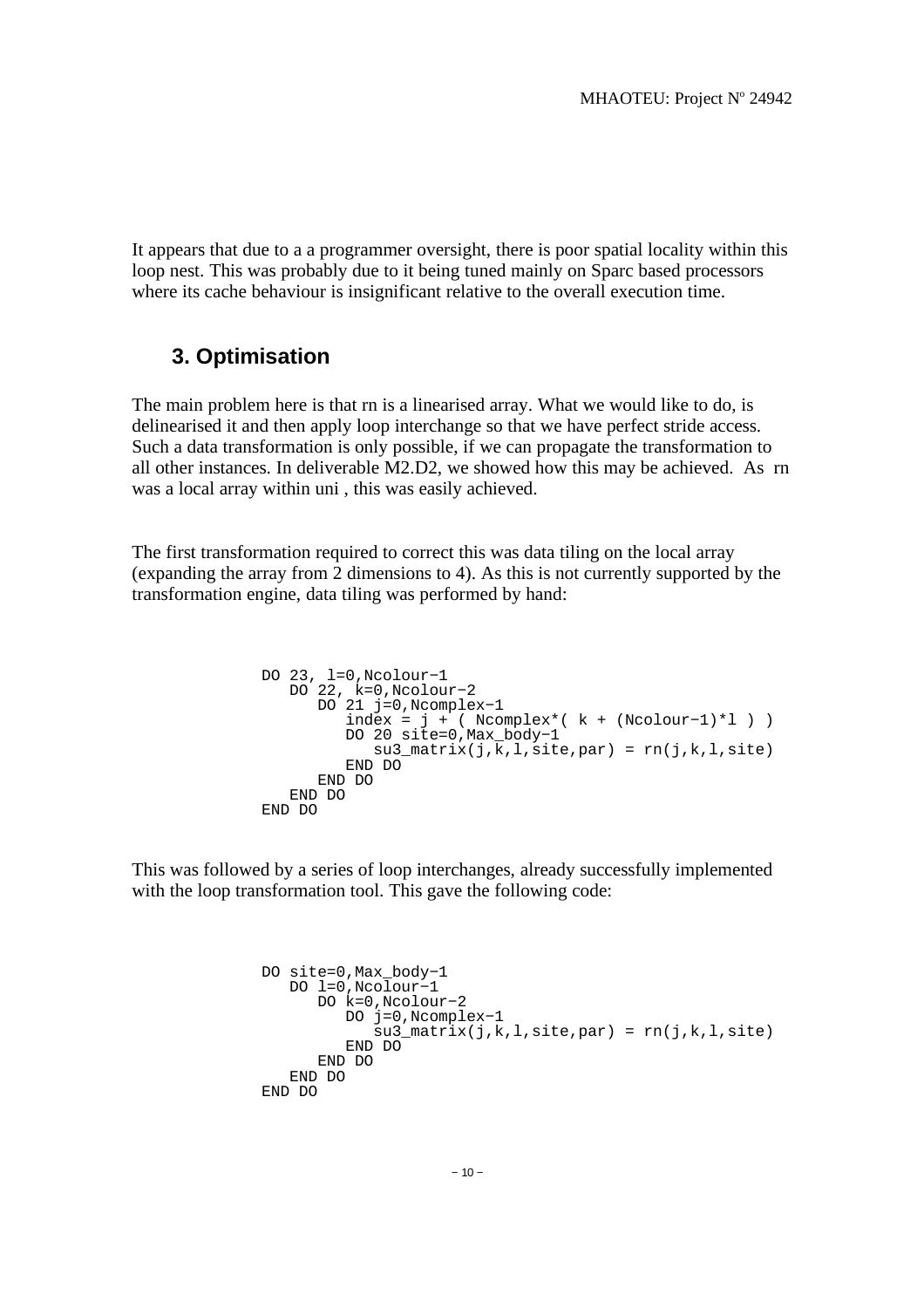Following this, we performed a new dynamic analysis−−−this showed that the L1 capacity misses had been greatly reduced in this routine. The new execution time was 117.48secs − a 16% improvement in the code. Thus as far as this one routine is concerned we have over a 90% reduction in execution time.

Furthermore, dynamic analysis showed that the remainder of the code exhibited very good locality properties, and confirmed that further efforts to tune the code in terms of memory hierarchy exploitation were highly unlikely to be beneficial. This was further confirmed by running the memory debugger on one of the critical routines. These routines are at the computational core of the lattice gauge algorithm and are frequently hand−written in assembler code. It was unlikely that they would have poor memory behaviour.

However, this highlights a very important point, often ignored in performance tuning. This dynamic analysis and memory profiling provided evidence to suggest that future optimisation was unlikely to provide any further benefit. This type of information is invaluable to those who must balance the expense of programmer time against possible performance gains. As the porting and maintenance of the QCD code is a a significant limit on the amount of new science implemented in each new version of the code at EPCC, this was considered the most valuable result of the application study.

## **4. Conclusions**

We found that the type of analysis provided by the MHAOTEU toolset to be very useful for analysing the GAUGE application. As this was a such highly tuned application in the first place, it was thought unlikely that any significan performance improvement was possible. However, we were able to improve the running time by 16% − a significant improvement. This update has now been incorporated into the UK QCD benchmark. Furthermore, we have confirmed that other routines are not memory− bound and that further memory optimisations is unlikely to provide any further improvement.

# **III. UPC APPLICATION**

## **1. General presentation of the application**

This chapter presents the detailed analysis and optimization process of a nuclear reactor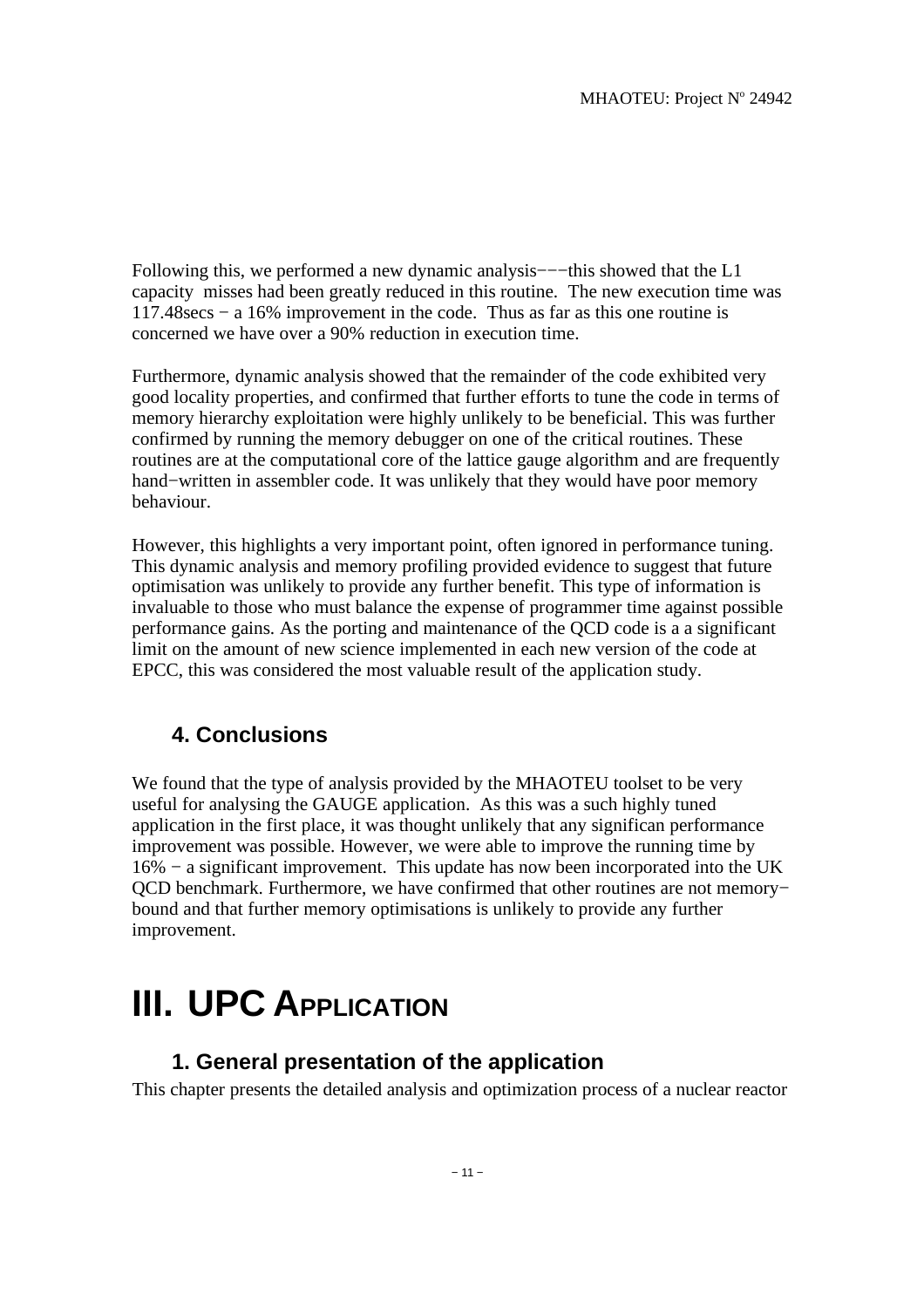application called VMEC (Variational Moments Equilibrium Code). VMEC is used in some nuclear reactors in Spain (for instance: Tokamak in the CIEMAT (Madrid) and a Stellarator in the Max Planck Institute).

## **2. Initial performance analysis of the application**

We have optimized this application for a Digital machine with an Alpha 21164 processor with the following cache characteristics:

|                  | <b>Size</b> | bytes/line |    | Associativity         |
|------------------|-------------|------------|----|-----------------------|
| 1st level cache: | 8Kb         | 32         |    | direct mapped         |
| 2nd level cache: | 96Kb        | -64        |    | 3 way set-associative |
| 3rd level cache: |             | 2Mh        | 64 | direct mapped         |

The tools that we have used to obtain information about the application have been: Looptiming (MHAOTEU), SPLAT(MHAOTEU), Alpha 21164 hardware counters and F77 time profiling.

#### LoopTiming statistics:

As figure 1 shows, the LoopTiming tool gives accurate statistics (compared to the hardware counters statistics) about what the most important routines are with a slowdown smaller than 1.

#### figure 1

SPLAT statitstics:

By means of the SPLAT tool we have observed that most of the misses produced in the most important routines are capacity misses. It has also been used to identify which are the memory references and loops responsible for the biggest number of misses of each routine, so we have applied some transformations oriented to reduce the volume of each iteration (for instance: blocking, loop distributing,...) getting a significant reduction in the L1 miss ratio as the figure 2a shows.

## **3. Analysis and optimization process**

Using these tools we got some statistics which were used to analyze the application and to perform some transformations on the source code based on their information. After every set of transformations we used the tools to get new information about how much improvement we got in every one of the applied transformations.

Some different applied transformations are shown in the following lines.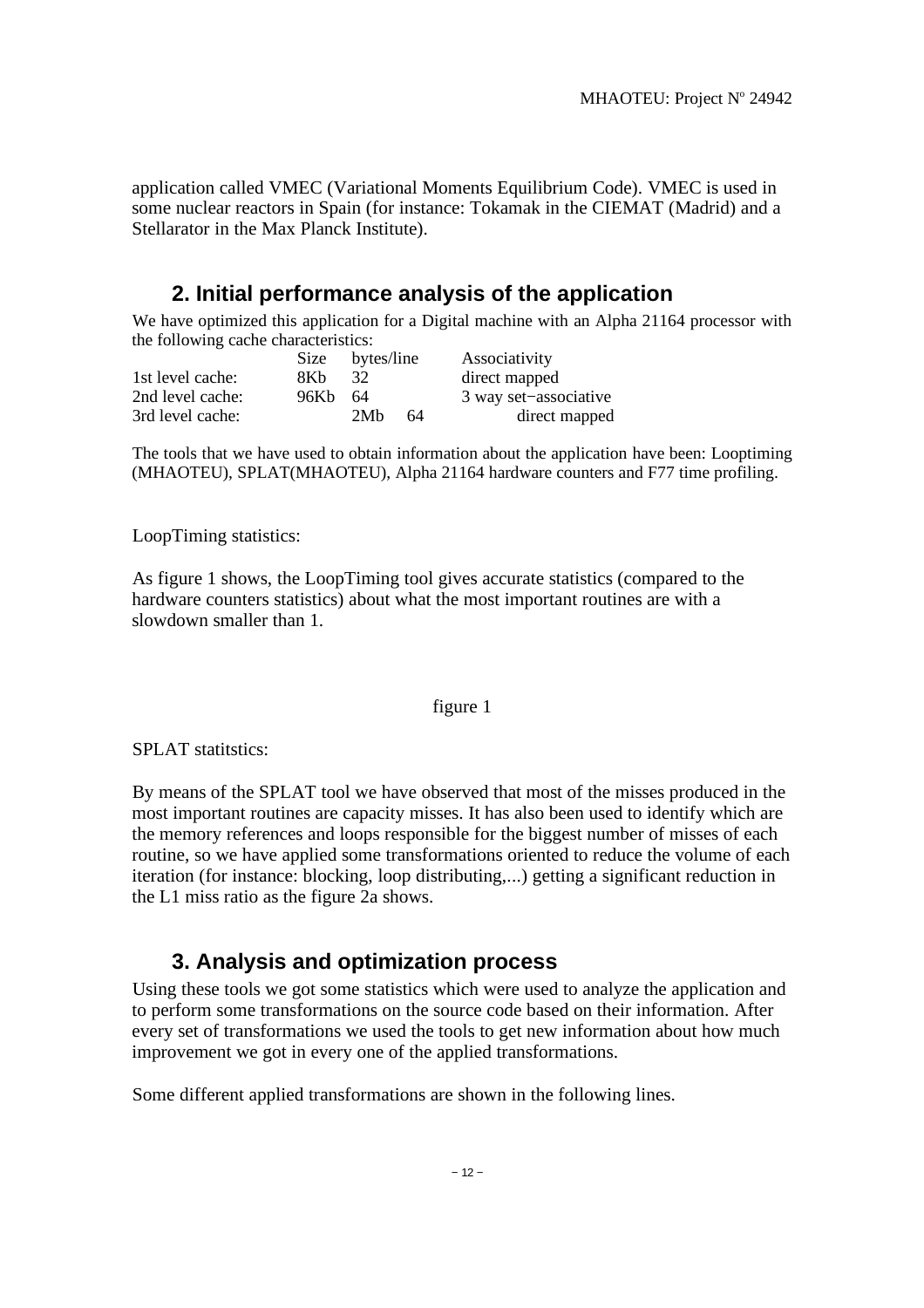#### LOOP DISTRIBUTING + BLOCKING

Here we show an example of how the number of L1 cache misses in the routine Tomnsp was decreased reducing the volume of each iteration by means of loop distributing and blocking.

Original code

|           | $do n = 0, nmax$                  |
|-----------|-----------------------------------|
|           | $do k = 1, nzeta$                 |
|           | $do$ js= $jmin2(m)$ , $jmax$      |
|           | $frec(js,n,m) = frec(js,n,m)$     |
| >         | $+$ work3(js,k,01)*cosnv(k,n)     |
| $\, > \,$ | + work3(js,k,02)*sinnvn(k,n)      |
|           | $frss(js,n,m) = frss(js,n,m)$     |
| $\, > \,$ | + work3(js,k,03)*sinny (k,n)      |
| $\rm{~}$  | $+$ work3(js,k,04)*cosnvn(k,n)    |
|           | $fzcs(js,n,m) = fzcs(js,n,m)$     |
| >         | $+$ work3(js,k,05)*sinnv (k,n)    |
| $\geq$    | $+$ work3(js,k,06)*cosnvn(k,n)    |
|           | $fzsc(js,n,m) = fzsc(js,n,m)$     |
| >         | + work3(js,k,07)*cosnv(k,n)       |
| $\geq$    | $+$ work3(js,k,08)*sinn $vn(k,n)$ |
|           | enddo                             |
|           | do $js = jlam(m)$ , ns            |
|           | $flcs(js,n,m) = flcs(js,n,m)$     |
| >         | + work3(js,k,09)*sinny (k,n)      |
| $\geq$    | $+$ work3(js,k,10)*cosnvn(k,n)    |
|           | $flsc(js,n,m) = flsc(js,n,m)$     |
| >         | + work3(js,k,11)*cosnv (k,n)      |
| $\geq$    | + work3(js,k,12)*sinnvn(k,n)      |
|           | enddo                             |
|           | enddo                             |
|           | enddo                             |
|           |                                   |

#### Transformed code

```
 do k=1, nzeta, 4
     do js=jmin2(m), jmax,8 do n=0, nmax 
 do k_s=0,min(3,nzeta−k)
      do js_s=0,min(7,jmax−js)
 frcc(js+js_s,n,m) = frcc(js+js_s,n,m) 
 > + work3(js+js_s,k+k_s,01)*cosnv (k+k_s,n)
 > + work3(js+js_s,k+k_s,02)*sinnvn(k+k_s,n)
         enddo
        enddo
       enddo
      enddo
     enddo
    do k=1, nzeta, 4<br>do js=jmin2(m), jmax, 8
 do js=jmin2(m),jmax,8
      do n=0, nmax 
 do k_s=0,min(3,nzeta−k)
      do js_s=0,min(7,jmax−js)
 frss(js+js_s,n,m) = frss(js+js_s,n,m) 
 > + work3(js+js_s,k+k_s,03)*sinnv (k+k_s,n)
 > + work3(js+js_s,k+k_s,04)*cosnvn(k+k_s,n)
      enddo
      enddo
      enddo
```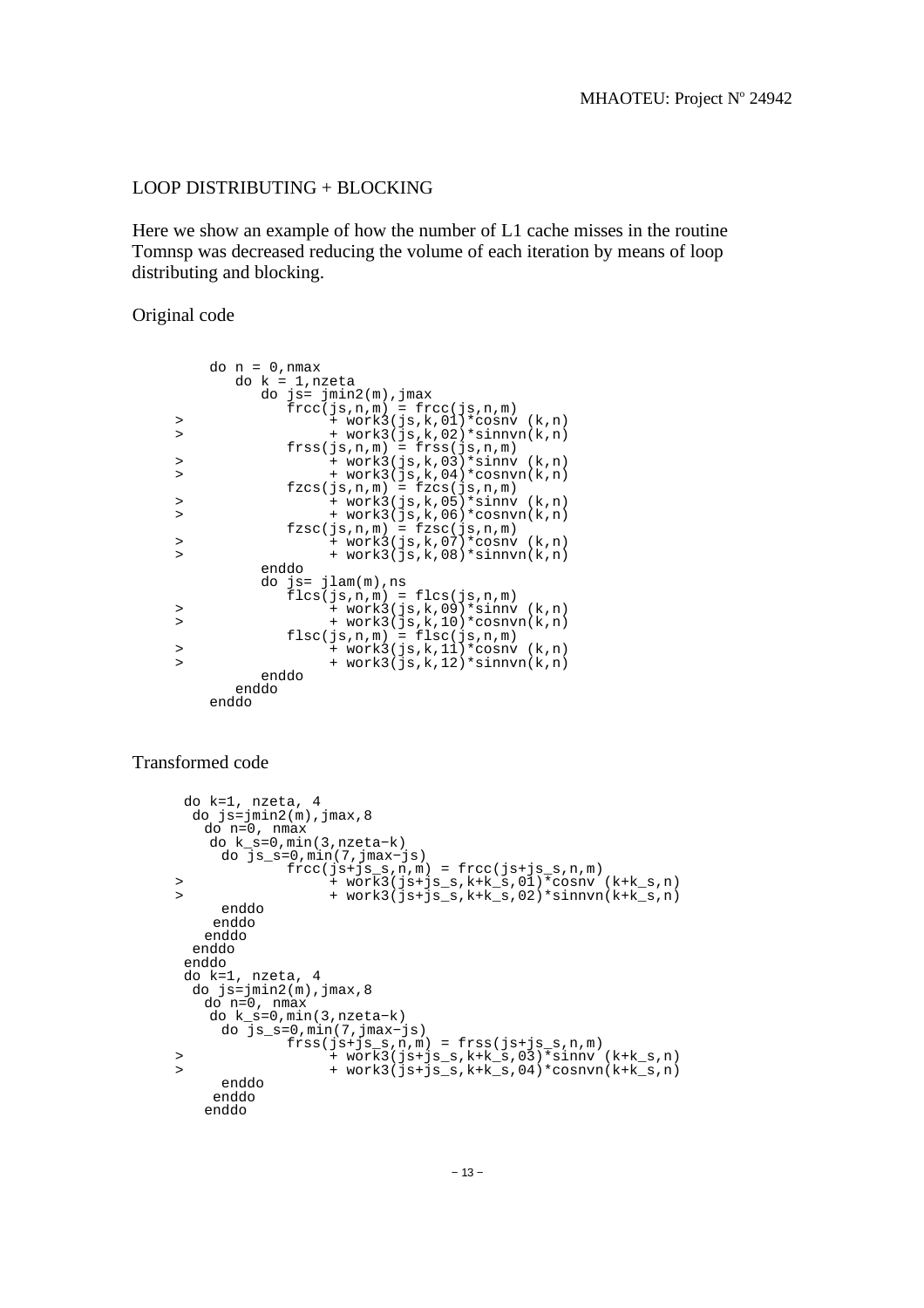```
 enddo
      enddo
     do k=1, nzeta, 4
     do j = jmin2(m), jmax,8 do n=0, nmax 
        do k_s=0,min(3,nzeta−k)
      do js_s=0,min(7,jmax−js)
 fzcs(js+js_s,n,m) = fzcs(js+js_s,n,m) 
 > + work3(js+js_s,k+k_s,05)*sinnv (k+k_s,n)
 > + work3(js+js_s,k+k_s,06)*cosnvn(k+k_s,n)
         enddo
        enddo
        enddo
      enddo
      enddo
 do k=1, nzeta, 4
 do js=jmin2(m),jmax,8
        do n=0, nmax 
        do k_s=0,min(3,nzeta−k)
         do js_s=0,min(7,jmax−js)
 fzsc(js+js_s,n,m) = fzsc(js+js_s,n,m) 
 > + work3(js+js_s,k+k_s,07)*cosnv (k+k_s,n)
     > + work3(js+js_s,k+k_s,08)*sinnvn(k+k_s,n)
         enddo
        enddo
        enddo
      enddo
      enddo
 do k=1, nzeta, 4
 do js=jlam(m),ns,8
        do n=0, nmax 
        do k_s=0,min(3,nzeta−k)
         do js_s=0,min(7,ns−js)
 flcs(js+js_s,n,m) = flcs(js+js_s,n,m) 
 > + work3(js+js_s,k+k_s,09)*sinnv (k+k_s,n)
 > + work3(js+js_s,k+k_s,10)*cosnvn(k+k_s,n)
         enddo
        enddo
        enddo
      enddo
      enddo
     do k=1, nzeta, 4
      do js=jlam(m),ns,8
        do n=0, nmax 
        do k_s=0,min(3,nzeta−k)
         do js_s=0,min(7,ns−js)
 flsc(js+js_s,n,m) = flsc(js+js_s,n,m) 
 > + work3(js+js_s,k+k_s,11)*cosnv (k+k_s,n)
    > + \text{ works3(js+js_s,k+k_s,12)*simvm(k+k_s,n)} enddo
        enddo
        enddo
      enddo
      enddo
```
#### LOOP DISTRIBUTION + LOOP INTERCHANGE

We performed loop distribution and loop interchange in the routine Loplab in order to reduce the number of capacity misses and L1 cache accesses because it has a high locality which was not exploited.

Original code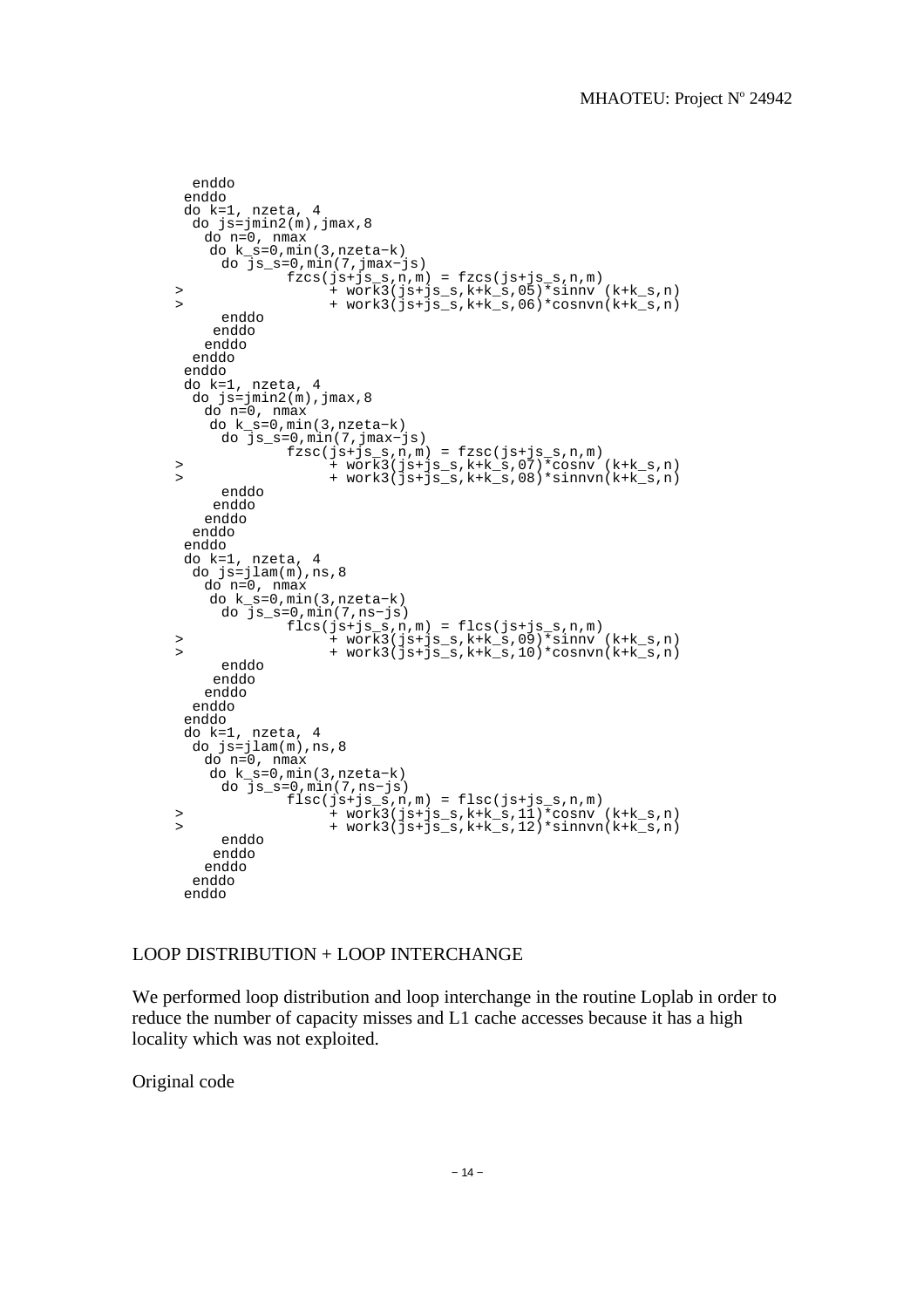```
 do 30 i=1,3
 do 40 j=1,3
 do 50 n=1,nloops
50 db(i,j,n)=0. do 60 k=1,3
 do 70 l=1,3
 do 80 n=1,nloops
db(i,j,n)=db(i,j,n)+amat(k,i,n)*amat(l,j,n)*dbp(k,l,n)<br>continue
80 continue<br>70 continue
70 continue 
60 continue 
40 continue 
     continue
```
Transformed code

```
 do n=1,nloops 
        do j=1,3do i=1,3
          db(i,j,n)=0. enddo 
         enddo 
        enddo 
        do n=1,nloops 
 do j=1,3 
 do l=1,3 
           do i=1,3 
           do k=1.3db(i,j,n)=db(i,j,n)+amat(k,i,n)*amat(l,j,n)*dbp(k,l,n) enddo
           enddo
          enddo
         enddo
        enddo
```
#### GLOBAL INDEX REORDERING

In the following code we show a part of the Analyt routine code which had no exploited locality in the arrays conu, sinu, conv and sinv. As the code shows there was not many possible transformations to do to improve it, but it was seen that this optimization was able to reduce the number of L1 cache misses in Analyt and some other routines (for instance: surface, precal,...).

Original code

```
common /precal2/ sinu(0:mf,nuv),conu(0:mf,nuv)<br>
\text{sin}u(-nf:nf,nuv),conv(-nf:nf,nuv) $ ,sinv(−nf:nf,nuv),conv(−nf:nf,nuv)
        do 150 \text{ l} = 0, \text{mf} + \text{nf} ...
         do 120 n = 0,nf 
        do 120 \text{ m} = 0 \text{ m} ...
        do 50 ip=nsta,nend<br>va(ip) = -(z) va(ip) = −(zm(ip)+zp(ip))*conu(m,ip)*de
```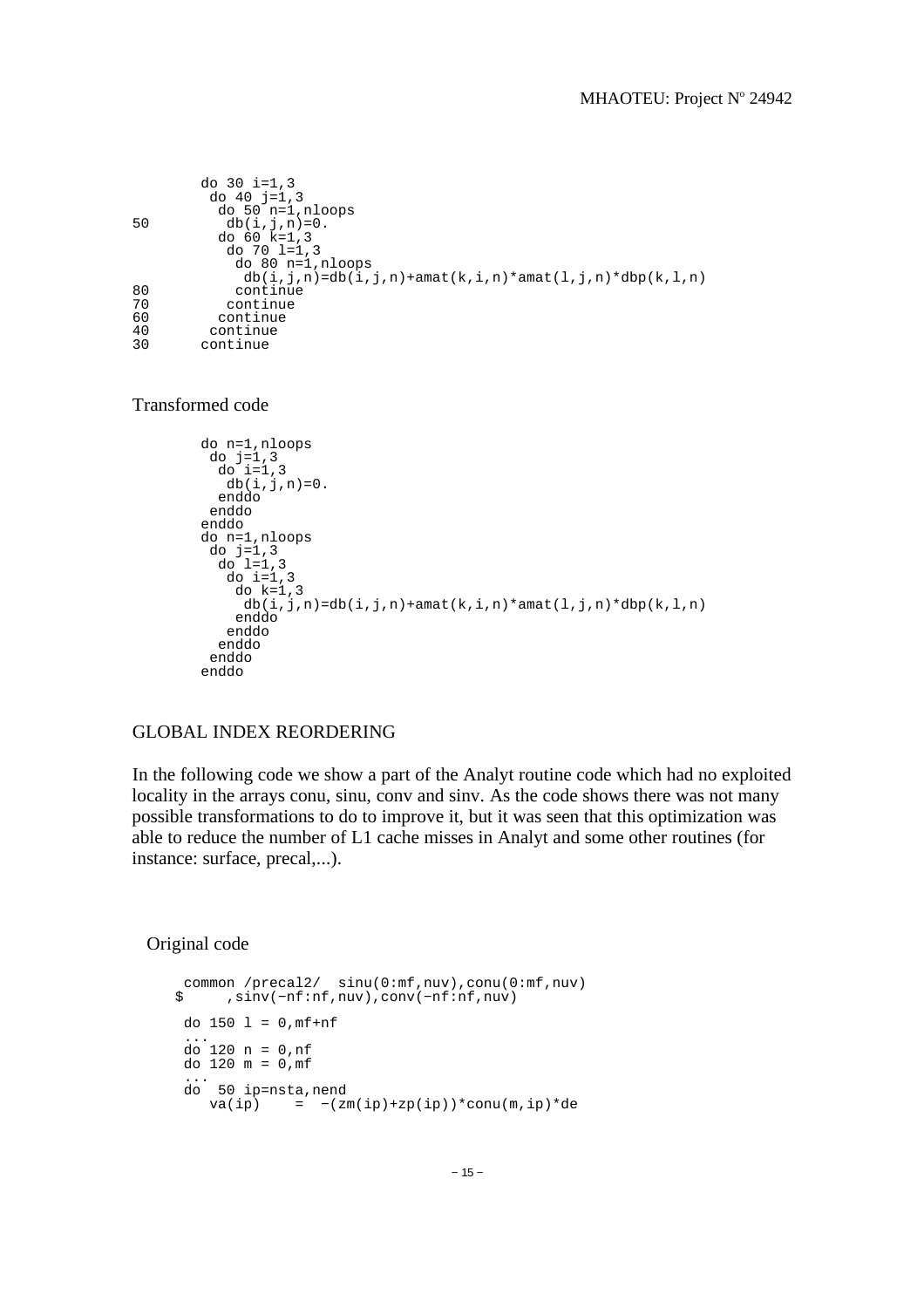```
vb(ip) = (zm(ip)+zp(ip)*sinu(m,ip)*de
vc(ip) = (tm2(ip)+tp2(ip))*beam(ip)*sim(m, ip) 50 continue
 ...
     do 70 ip=nsta,nend 
va(ip) = -(zm(ip)+zp(ip) *conv(n, ip)vb(ip) = (zm(ip)+zp(ip)*sinv(n,ip)
      vc(ip) = (tm2(ip)+tp2(ip))*sinv(n,ip)*bexn(ip)
   70 continue
 ...
     do 90 ip=nsta,nend 
       cw = conu(m,ip)*conv(n,ip)−sinu(m,ip)*sinv(n,ip)
 sw = sinu(m,ip)*conv(n,ip)+conu(m,ip)*sinv(n,ip)
va(ip ) = -zp(ip) *cwvb(ip) = zp(ip)*swvc(ip) = tp2(ip)*sw*beam(ip) 90 continue
 ...
     do 91 ip=nsta,nend 
cwm = conn(m, ip)*conn(n, ip)+sinv(m, ip)*sinv(n, ip) swm = sinu(m,ip)*conv(n,ip)−conu(m,ip)*sinv(n,ip)
va(ip) = -zm(ip)*cwmvb(ip) = zm(ip)*swmvc(ip) = tm2(ip)*swm*beam(ip)91 continue
 ...
  120 continue
 ...
 150 continue
```
#### Transformed code

```
common /precal2/ sinu(nuv,0:mf),conu(nuv,0:mf)<br>sinv(nuv -nf:nf),conv(nuv -nf:nf)
          ,sinv(nuv,−nf:nf),conv(nuv,−nf:nf)
     do 150 \text{ l} = 0 \text{ m} \text{f} + \text{nf} ...
 do 120 n = 0,nf 
     do 120 m = 0, m ...
 do 50 ip=nsta,nend
 va(ip) = −(zm(ip)+zp(ip))*conu(ip,m)*de
vb(ip) = (zm(ip)+zp(ip)*sinu(ip,m)*de
        vc(ip) = (tm2(ip)+tp2(ip))*beam(ip)*sim(ip,m) 50 continue
 ...
      do 70 ip=nsta,nend 
va(ip) = -(zm(ip)+zp(ip) *conv(ip,n)vb(ip) = (zm(ip)+zp(ip))*sinv(ip,n)vb(ip) = (\text{zm}(\text{ip})+\text{zp}(\text{ip}))*sinv(ip,n)<br>vc(ip) = (\text{tm}2(\text{ip})+\text{tp}(i\text{p}))*sinv(ip,n)*bexn(ip)
   70 continue
 ...
 do 90 ip=nsta,nend 
 cw = conu(ip,m)*conv(ip,n)−sinu(ip,m)*sinv(ip,n)
 sw = sinu(ip,m)*conv(ip,n)+conu(ip,m)*sinv(ip,n)
va(ip ) = -zp(ip) *cwvb(ip) = zp(ip)*swvc(ip) = tp2(ip)*sw*beam(ip) 90 continue
 ...
      do 91 ip=nsta,nend 
        cwm = conu(ip,m)*conv(ip,n)+sinu(ip,m)*sinv(ip,n)<br>swm = sinu(ip.m)*conv(ip.n)-conu(ip.m)*sinv(ip.n)
               = sinu(ip,m)*conv(ip,n)−conu(ip,m)*sinv(ip,n)
va(ip) = -zm(ip)*cwmvb(ip) = zm(ip)*swmvc(ip) = tm2(ip)*swm*beam(ip)
```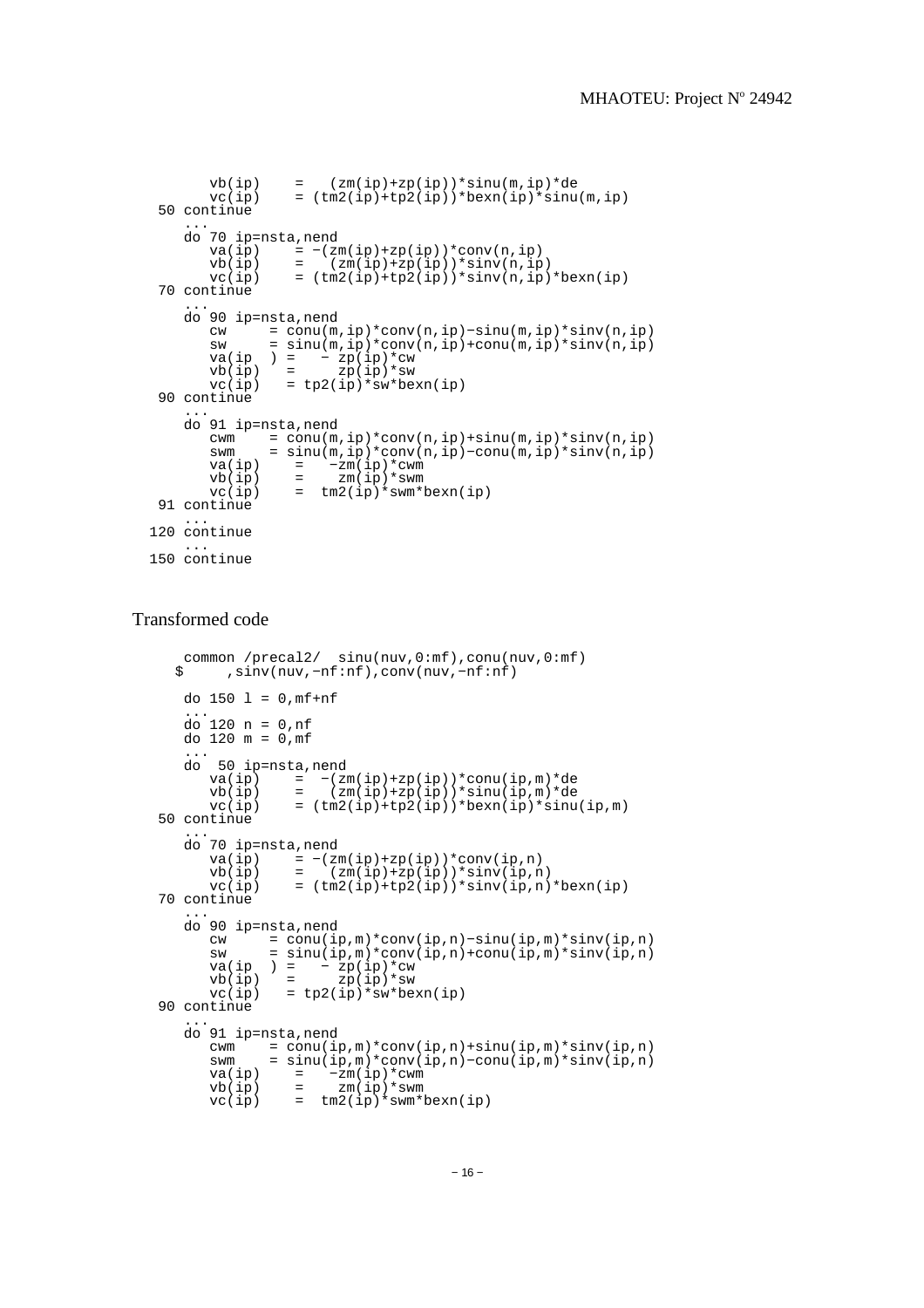91 continue ... 120 continue ... 150 continue

#### LOOP INTERCHANGE + SCALAR VECTORIZATION

In order to exploit some Getiota's loops locality we tried to perform loop interchange but it was necessary to perform scalar vectorization in the scalars bot and top.

Original code

```
 do js = 2,ns
 top = jv(js) 
       bot = czero do lk = 1,nznt
    top = top − wint(js,lk)*(guu(js,lk)*lv(js,lk)<br>
> + guv(is,lk)*lu(is,lk
 > + guv(js,lk)*lu(js,lk))
 bot = bot + wint(js,lk)*phipog(js,lk)*guu(js,lk)
        enddo
       iots(s) = top/bot enddo
```
Transformed code

```
 real top(nsd), bot(nsd)
     do js = 2,ns
top(js) = jv(js) bot(js) = czero
     enddo 
     do lk = 1,nznt
        do js = 2,ns
 top(js) = top(js) − wint(js,lk)*(guu(js,lk)*lv(js,lk)
 > + guv(js,lk)*lu(js,lk))
 bot(js) = bot(js) + wint(js,lk)*phipog(js,lk)*guu(js,lk)
 if (lk.eq.nznt) iotas(js) = top(js)/bot(js)
        enddo
     enddo
```
#### LOOP MERGING + LOOP INTERCHANGE

As the following code shows, the routine precondn had some no exploited locality in both nested loops (arrays ptau, wint,...) so we had to merge these loops to perform loop interchange with the outermost loop.

Original code

```
 do js = 2,ns 
 do lk = 1,nznt 
 ptau(lk) = r12(js,lk)**2*(bsq(js,lk)−pres(js))
```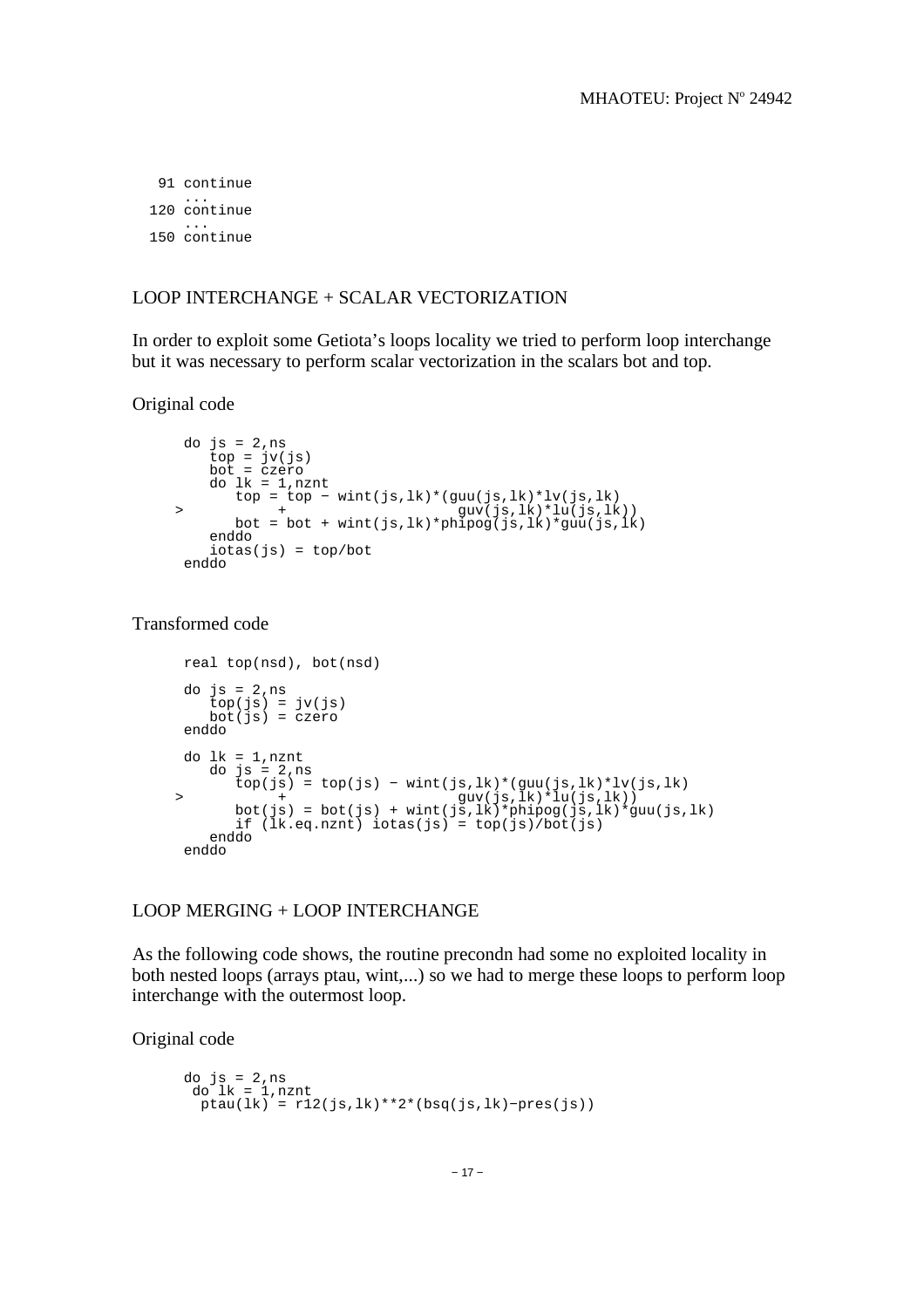```
 > * wint(js,lk)/gsqrt(js,lk)
       t1 = xu12(js,lk)*obst2 = cp25*(xue(js,lk)/shalf(js) + xuo(js,lk))/shalf(js)t3 = cp25*(xue(js-1,lk)/shalf(js) + xuo(js-1,lk))/shalf(js)ax(js,1) = ax(js,1) + ptau(lk)*tl*tl ax(js,2) = ax(js,2) + ptau(lk)*(−t1+t3)*(t1+t2)
       ax(js,3) = ax(js,3) + \bar{p}tau(lk)*(t1+t2)*iax(js, 4) = ax(js, 4) + ptau(lk)*(-t1+t3)*2 enddo
       do lk=1,nznt 
t1 = cp5*(xs(js,lk) + cp5*xodd(js,lk)/shalf(js)) t2 = cp5*(xs(js,lk) + cp5*xodd(js−1,lk)/shalf(js))
bx(js,1) = bx(js,1) + ptau(lk)*tl*t2bx(js,2) = bx(js,2) + ptau(lk)*tl**2bx(js,3) = bx(js,3) + ptau(lk)*t2**2 cx(js) = cx(js) + cp25*lu(js,lk)**2*gsqrt(js,lk)*wint(js,lk)
       enddo
      enddo
```
Transformed code

```
 do lk = 1,nznt 
     do is = 2, ns ptau(lk) = r12(js,lk)**2*(bsq(js,lk)−pres(js))
 > * wint(js,lk)/gsqrt(js,lk)
t1 = xu12(js,lk)*obst2 = cp25*(xue(js,lk)/shalf(js) + xuo(js,lk))/shalf(js) t3 = cp25*(xue(js−1,lk)/shalf(js) + xuo(js−1,lk))/shalf(js)
ax(js,1) = ax(js,1) + ptau(lk)*tl*tl ax(js,2) = ax(js,2) + ptau(lk)*(−t1+t3)*(t1+t2)
ax(js,3) = ax(js,3) + ptau(lk)*(t1+t2)*2 ax(js,4) = ax(js,4) + ptau(lk)*(−t1+t3)**2
t1 = cp5*(xs(js,lk) + cp5*xodd(js,lk)/shalf(js)) t2 = cp5*(xs(js,lk) + cp5*xodd(js−1,lk)/shalf(js))
      bx(js,1) = bx(js,1) + ptau(lk)*tl*t2bx(js,2) = bx(js,2) + ptau(lk)*t1**2bx(js,3) = bx(js,3) + ptau(lk)*t2**2cx(js) = cx(js) + cp25*lu(js,lk)*2*gsqrt(js,lk)*wint(js,lk) enddo
     enddo
```
## **4. Final results and conclusions**

VMEC has a particular characteristic that allowed us to perform the analysis faster: it is an iterative method so it can be run for 5100 iterations (normal execution taking more than 4.5 hours) or for less iterations, reducing proportionally the execution time in all the most important routines. For commodity we have performed all our analysis (except hardware counters statistics) running the application for 200 iterations (it takes 10 minutes).

Figure 2a shows misses and time statistics before and after optimizations using hardware counters and running VMEC for 5100 iterations.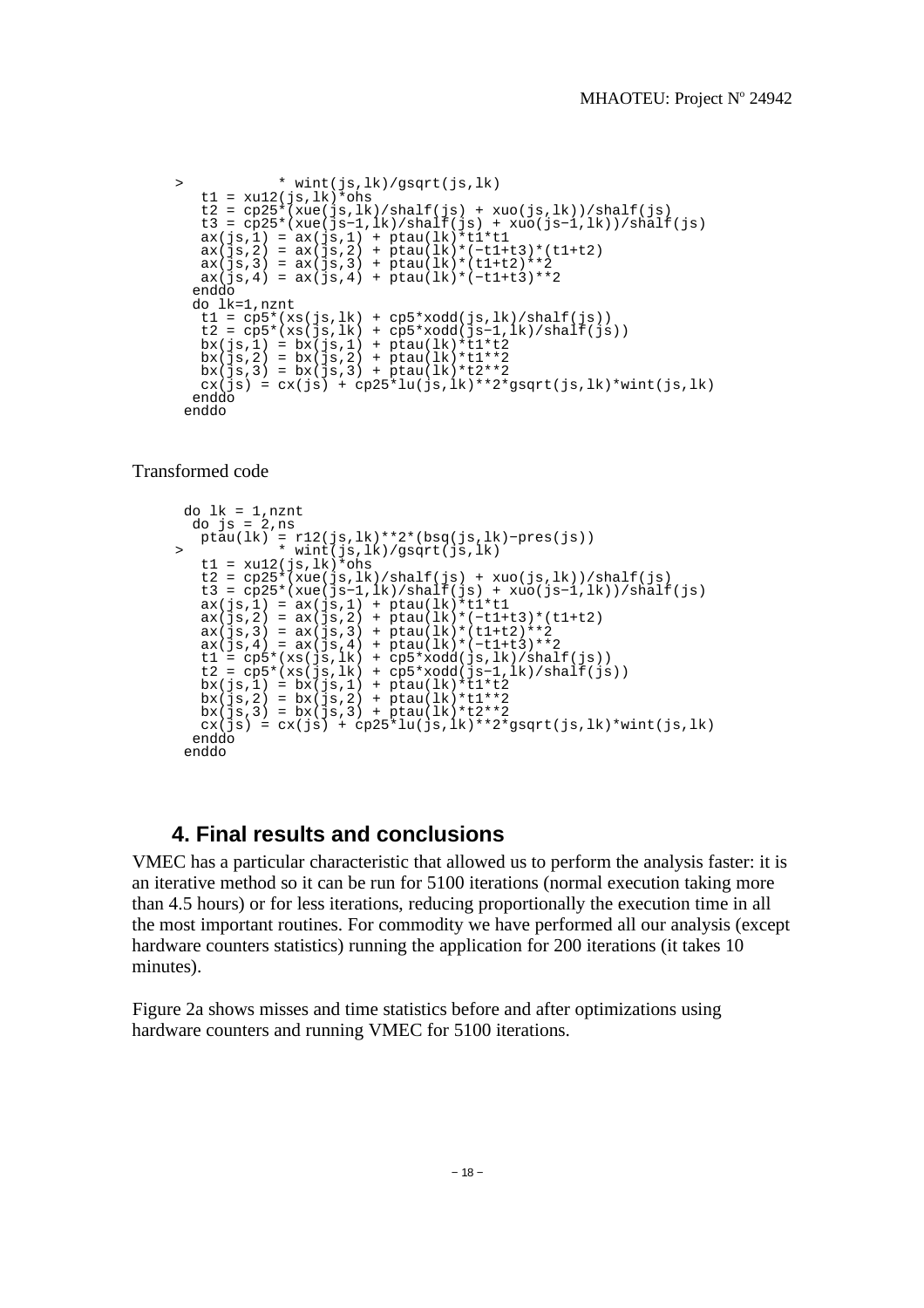## figure 2a

### figure 2b

As figure 2 (a and b) shows, all the optimized routines except Forces have a reduction in the number of L1 cache misses and their execution time. The routine Forces increased the L1 miss ratio but we have analyzed why it spends less time than before the optimizations and we have seen that it is due to a lower number of L2 cache misses.

Global information:

| Total       | 4:38:29 |
|-------------|---------|
| exec.       |         |
| Time        |         |
| befor       |         |
| ${\bf e}$   |         |
| opti        |         |
| mizat       |         |
| ion:        |         |
| Total       | 3:43:48 |
| exec.       |         |
| Time        |         |
| after       |         |
| opti        |         |
| mizat       |         |
| ion:        |         |
| Total       | 20,00%  |
| 11          |         |
| cach        |         |
| $\mathbf e$ |         |
| miss        |         |
| es          |         |
| ratio       |         |
| befor       |         |
| $\mathbf e$ |         |
| opti        |         |
| mizat       |         |
| ion:        |         |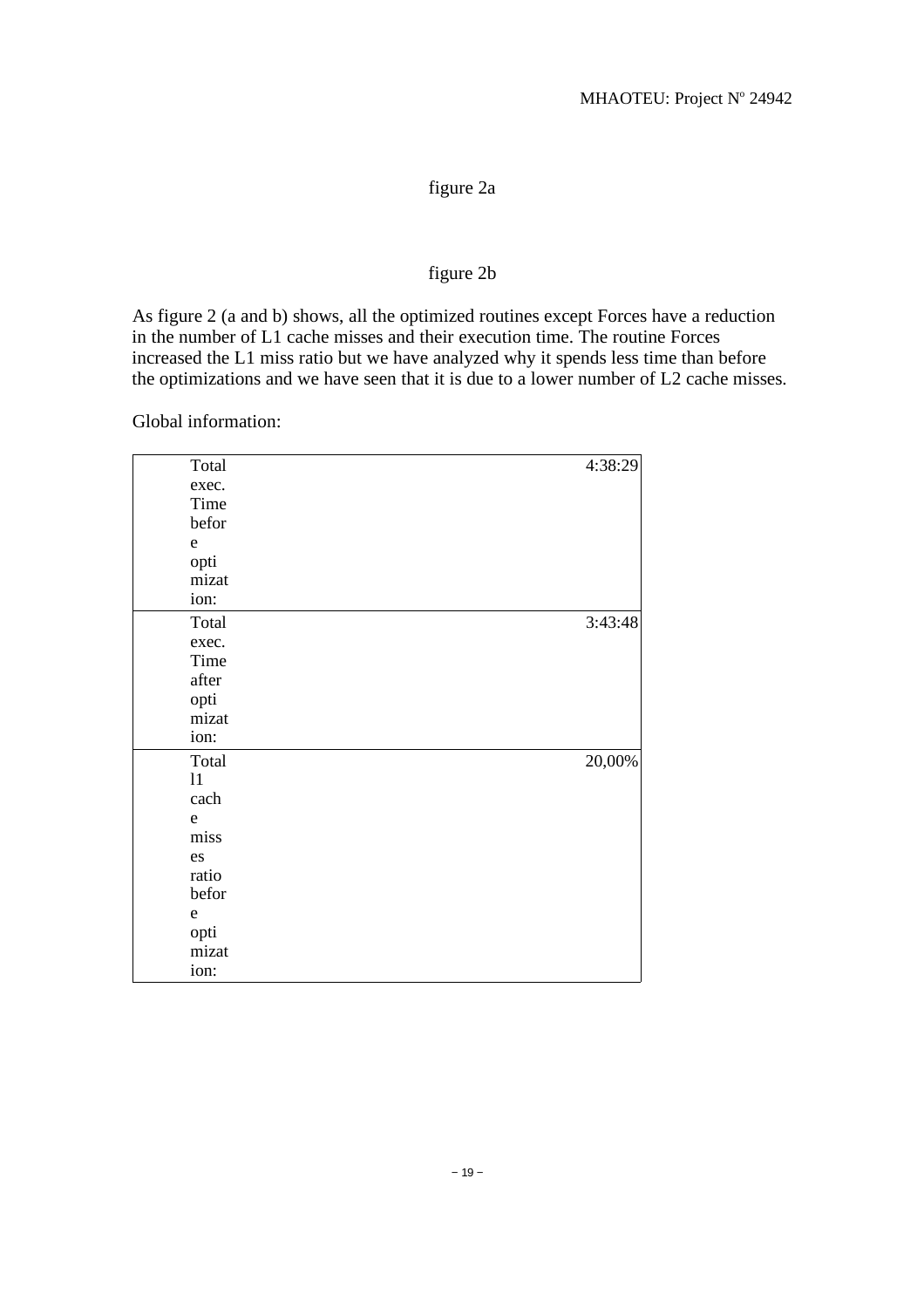| Total | 12,90% |  |
|-------|--------|--|
| 11    |        |  |
| cach  |        |  |
| e     |        |  |
| miss  |        |  |
| es    |        |  |
| ratio |        |  |
| after |        |  |
| opti  |        |  |
| mizat |        |  |
| ion:  |        |  |

The process we have used has consisted of:

- Obtaining the statistics (SPLAT, LoopTiming, hardware counters,...)
- Analyzing statistics to find where the main bottlenecks are.
- Perform the best transformation for every kind of problem.

It is possible to get more improvement optimizing other routines, but because of the characteristics of these routines it has been impossible to reduce their execution time. It seems that the only way to get more improvement in these routines is using data prefetching, but by the way, this tool is being developed.

# **IV. INRIA APPLICATION**

## **1 General presentation of the application**

The code *Osiris* has been provided by Michel Kern, from project *Estime* in INRIA (Rocquencourt). It is the two dimensional version of a code developped under a contract of the Estime group with Gaz de France (GDF, the national french company for prospectionand production of natural gas).

The purpose of the application is *''Ground Penetrating Radar''*, for identifying objects under ground<sup>1</sup>, with many applications: petrol or gas prospection, exploration of polluted sites, checking of structures such as bridges or dams, analysis of urban underground...

The physical apparatus consists of one box emitting impulses downwards, and an antenna collecting the echos of these impulses reflected by the ground. By moving the first box along axis x, one collects corresponding echos into a trace. From this trace (data in domain  $(x,y,t)$ , the problem is to compute properties of the ground, i.e. data in domain  $(x,y)$ ). So this enters in the class of inverse problems, usually considered as difficult problems.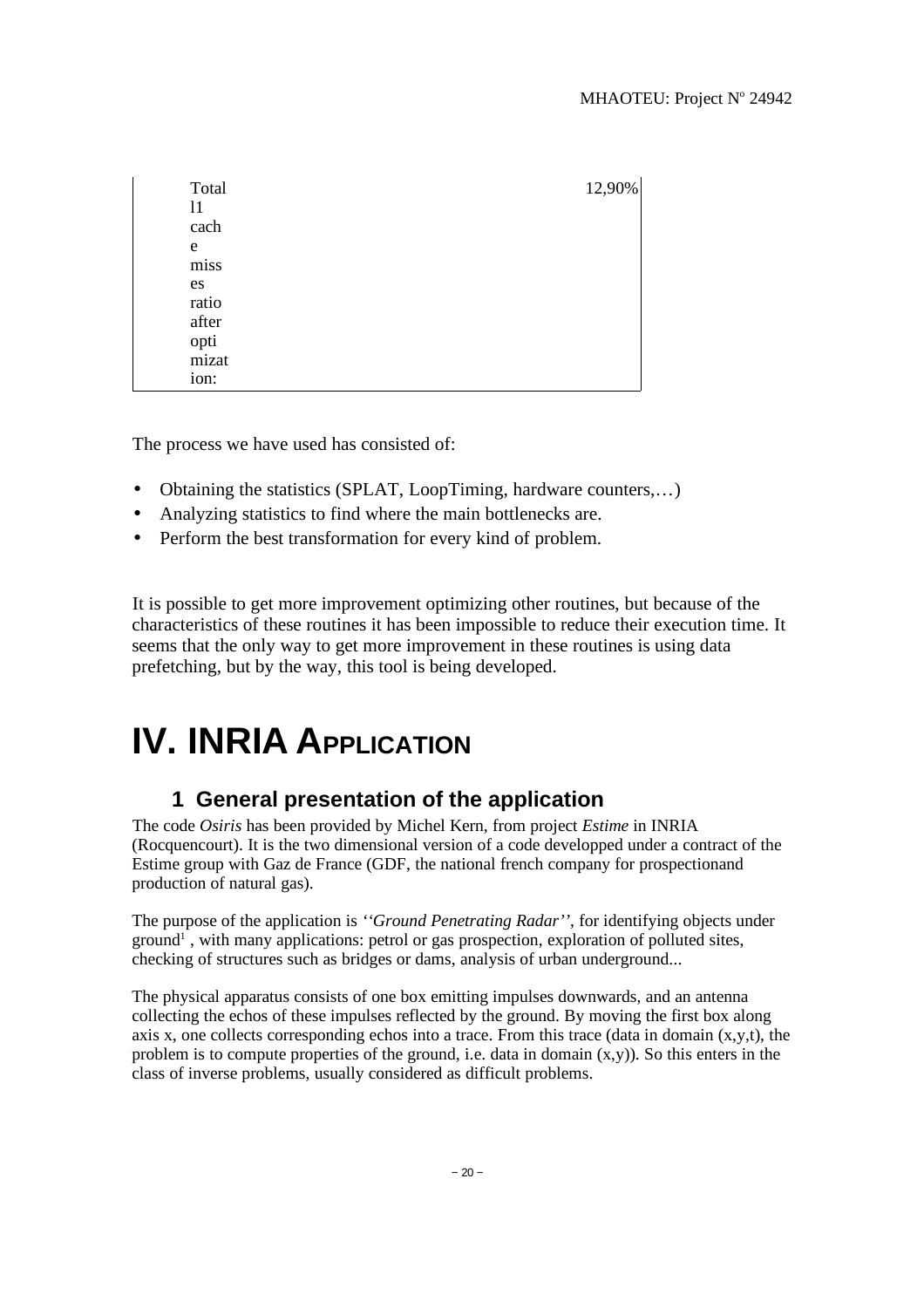The physical system being modelled by Maxwell equations, the problem amounts to identifying the coefficients of Maxwell equations, knowing an observed trace. For this purpose, one tries to minimize the integrated sum of the difference between the observation and the estimated solution. To find the optimum, the algorithm employed is m1qn3, from the *modulopt* library developped at INRIA<sup>2</sup>, which is a gradient–like method (quasi–Newton with BFGS strategy).

Finally the chief components of the application  $are^3$ :

- solver of discretized 2D Maxwell equations (discretization using the finite differences schema of Yee);
- solver of adjoint equations, for computing the gradient;
- m1qn3 routine for optimization.

For our experiments, a numerical trace is generated beforehand.

### **2 Initial performance of the application**

We decided to measure 1 iteration of the algorithm for computing the optimum, after checking that the time for 10 iterations is exactly ten times the time for one iteration. Initially we measured that the application needed 7 seconds per iteration on the DEC−alpha processor. Using the LoopTiming tool, we could find the files where most of the execution time was spent:

- yee.f: 35 % (solve Maxwell equations)
- yee\_adj.f: 8 % (compute the adjoint)
- my treeverse.f:  $10\%$
- my\_cal\_Adj.f:  $7 %$  (compute the adjoint, driver for yee\_adj)
- bdfaccla.f: 6 % (boundary conditions)

Also we found that the following loop was consuming 23 % of the time passed in yee.f.

```
C 320
      DO j=2,nz−1
         Hz(1,j) = Hz(1,j) - dtdx * (Ey(2,j) - Ey(1,j)) DO 12 i=2,nx−1
Hz(i,j) = Hz(i,j) - dtdx * ( Ey(i+1,j) - Ey(i,j) )
Hx(i,j) = Hx(i,j) + dtdz * ( Ey(i,j+1) - Ey(i,j) ) 12 continue
      ENDDO
C 376
      DO j=2,nz−1
         DO 11 i=2,nx−1
```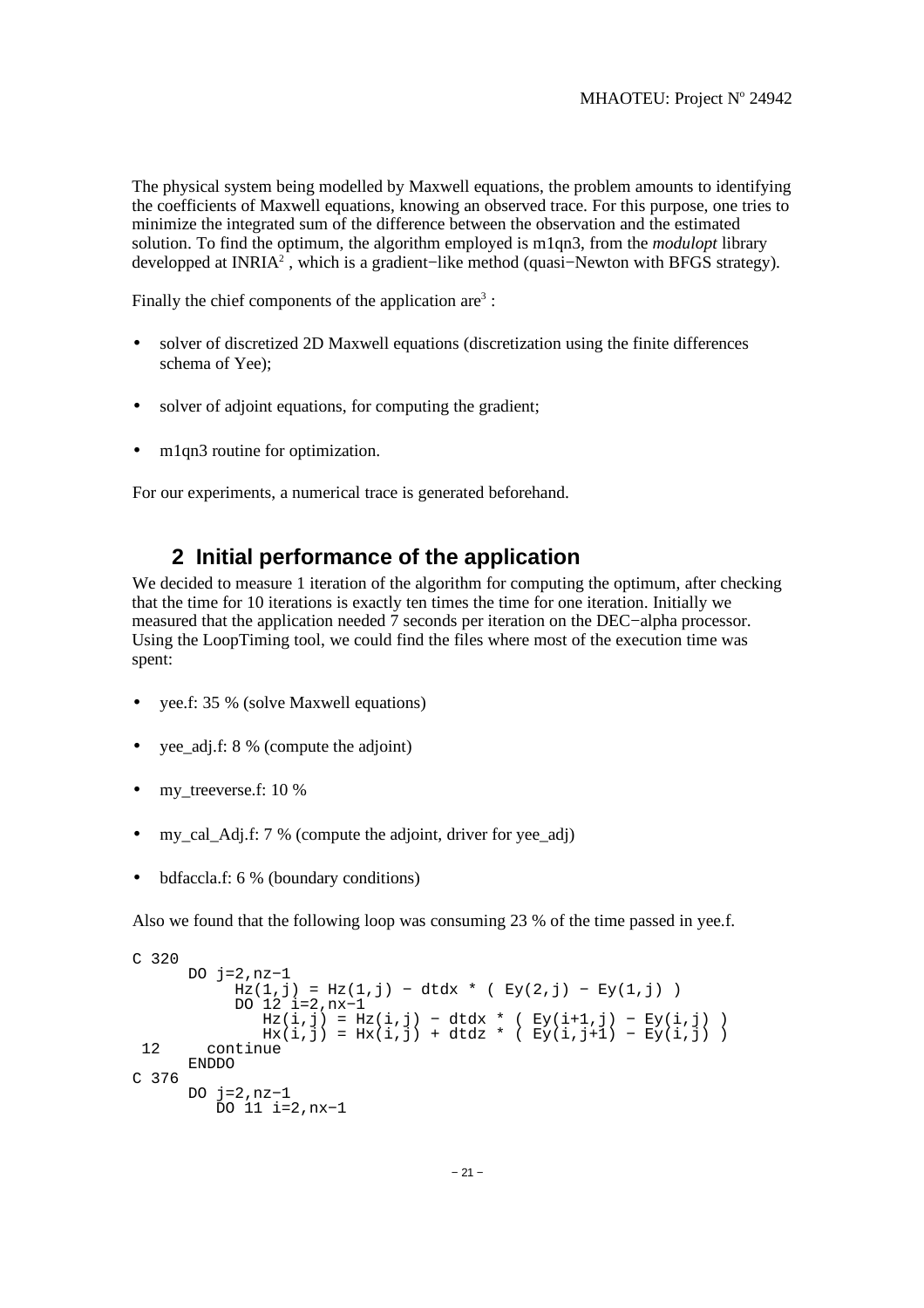```
Ey(i,j) = eps(i,j)*Ey(i,j) * + ( ddz*(Hx(i,j)−Hx(i,j−1))
* -\text{d}dx*(\text{Hz}(i,j)-\text{Hz}(i-1,j)) ) * sigma(i,j)
        continue
      ENDDO
```
Most of the other time consuming loops have a similar pattern.

#### **Use of GRW (UltraSparc)**

We know that if the size of the GRW is greater than the associativity, then we are sure that the cache behavior will exhibit conflict misses in this loop. In the case of the last loop (# 376), we find that the size of the window is 2 using our GRW tool. So, if the associativity is 1 (direct mapped cache), conflict misses will certainly occur.

Also, after computing the size of GRW on the former loop (# 320), we find that the window has size 2 if we assume that the scalars ( *dtdx* and *dtdz*) are in memory (implying conflicts when the associativity is 1), and only size 1 if we assume they are in registers. So depending on the location on these scalars, the cache behavior would vary.

#### **Use of CVT (UltraSparc)**

We have performed cache simulation using CVT to verify our theorical deductions with GRW analysis. The CVT tool allows us to have exact results provided by simulating a direct mapped cache (the L1 cache of the 21164 Alpha processor). The simulation confirmed our theorical results:

when the size of the GRW is strictly greater than  $1$  (loop  $\# 376$ , and loop  $\# 320$  when assuming scalar in memory), theoretically there should be conflict misses. The cache simulation results show us that there is a significant amount of conflict misses between the scalars *ddz* and the vector *Hx* in the latter loop and between the scalars (*dtdx*, *dtdz*) and the vector *Ey* in the former loop (the two figures below).

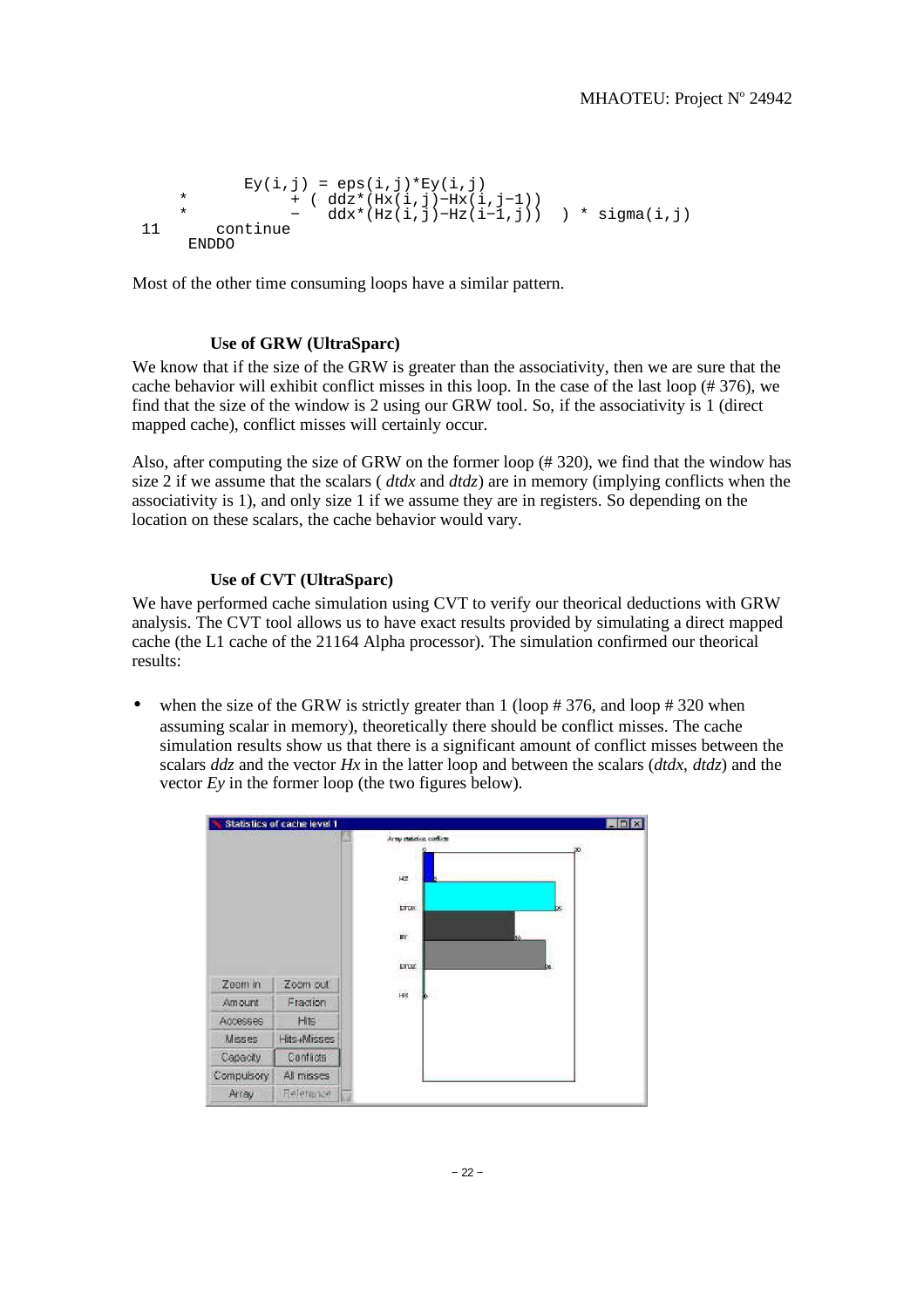|            | <b>Statistics of cache level 1</b> | <b>E In Ix</b>                                       |
|------------|------------------------------------|------------------------------------------------------|
|            |                                    | Army statistics, conficts<br>50<br><b>DDZ</b>        |
| Zoom in    | Zoom out                           | <b>DDK</b><br>EPS<br>EY<br>SIGMA <sup>®</sup><br>HX. |
| Amount     | Fraction                           | HZ                                                   |
| Accesses   | Hits                               |                                                      |
| Misses     | Hits +Misses                       |                                                      |
| Capacity.  | Conflicts                          |                                                      |
| Compulsory | All misses                         |                                                      |
| Array      | Reference                          |                                                      |

• in the case of the second loop, when we assume that scalars are in memory, the size of the GRW is equal to 1, so theoretically there should not be conflict misses. As a matter of fact, cache simulation results do not report any conflict miss in this case.

|            | <b>Statistics of cache level 1</b> |            |                           |     | <b>Mini X</b> |
|------------|------------------------------------|------------|---------------------------|-----|---------------|
|            |                                    |            | Army statistics, conficts |     |               |
|            |                                    | $H\bar{Z}$ |                           | ,or |               |
|            |                                    | EY         |                           |     |               |
|            |                                    |            |                           |     |               |
|            |                                    | HX         |                           |     |               |
|            |                                    |            |                           |     |               |
|            |                                    |            |                           |     |               |
|            |                                    |            |                           |     |               |
|            |                                    |            |                           |     |               |
| Zoom in    | Zoom out                           |            |                           |     |               |
| Amount     | Fraction                           |            |                           |     |               |
| Accesses   | Hits                               |            |                           |     |               |
| Misses     | Hits-Misses                        |            |                           |     |               |
| Capacity.  | Conflicts                          |            |                           |     |               |
| Compulsory | All misses                         |            |                           |     |               |
| Array      | Reference                          |            |                           |     |               |

Using GRW guided us to detect conflicts in the two most important loops without simulation. It also allowed us to see in certain case that scalars if located in memory could be a significant source of conflicts.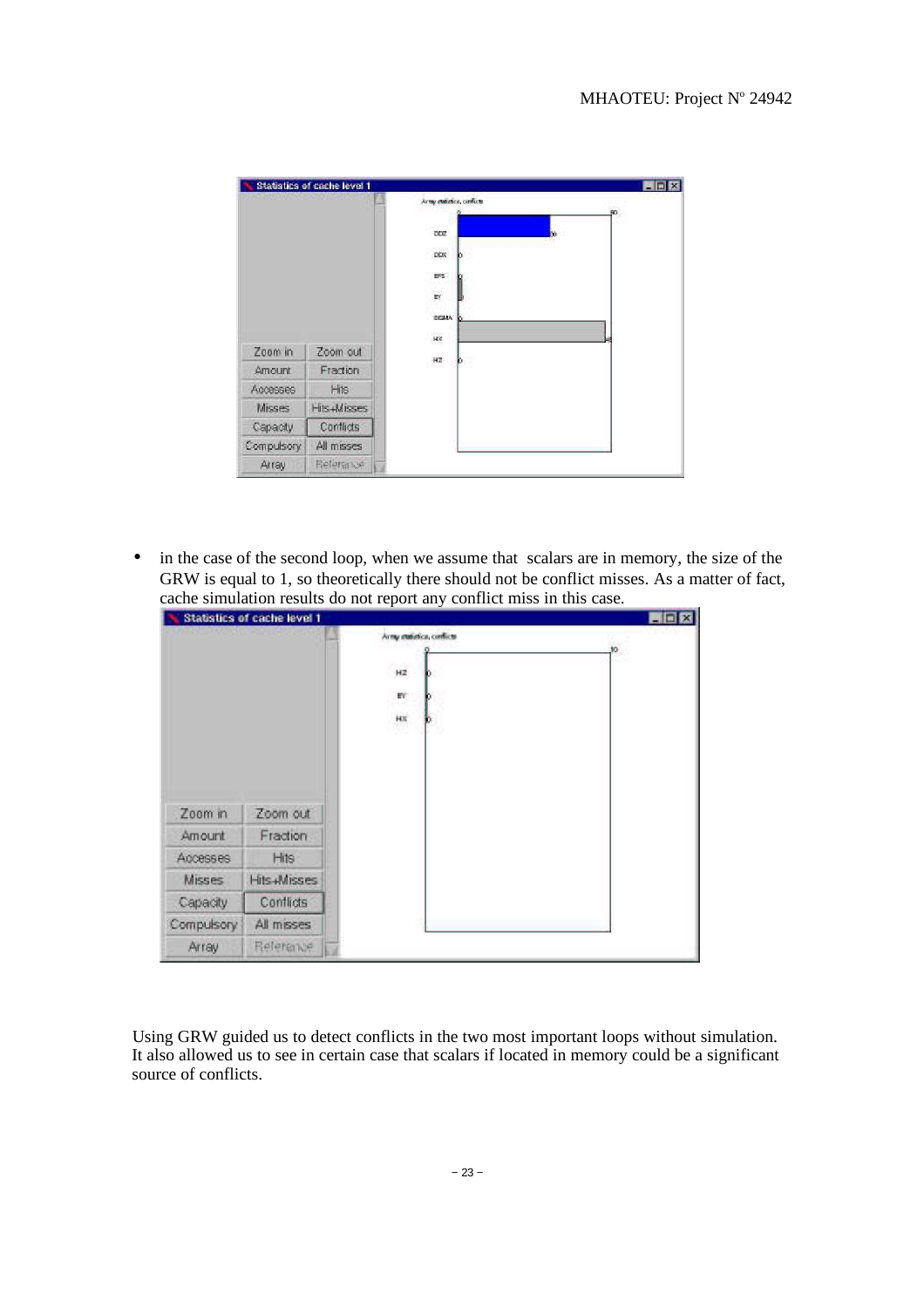### **3 Steps of the optimization (Dec−alpha)**

We performed manually a number of optimizations, decreasing the execution time from 7 s to 4.75 s.

#### **Step 1: loop fusion**

We applied loop fusion in several places, as in the example above, getting the following piece of code<sup>4</sup>. Of course we had manually checked that the transformation is valid.

```
DO j=2,nz−1
             Hz(1,j) = Hz(1,j) -\& \quad \frac{\mathrm{d}}{\mathrm{d}} \, \mathrm{d} x * (\mathbf{E} y(2, \cdot) - \mathbf{E} y(1, \cdot)) ENDDO
        DO j=2,nz−1
               DO 12 i=2,nx−1
      \text{Hz}(\text{i},\text{j}) = \text{Hz}(\text{i},\text{j}) - \text{d} \text{tdx} \times (\text{Ev}(\text{i}+\text{j}))dtdx * ( Ey(i+1,j) - Ey(i,j) )Hx(i,j) = Hx(i,j) + & dtdz * ( Ey(i,j+1) − Ey(i,j) )
E(y(i,j) = eps(i,j)*E(y(i,j)) * + ( ddz*(Hx(i,j)−Hx(i,j−1))
 * − ddx*(Hz(i,j)−Hz(i−1,j)) )*sigma(i,j)
  12 continue
        ENDDO
```
This gives a performance of 6.8 s.

#### **Step 2: unroll and jam fusion**

In yee\_par, we unrolled−and−jam these loops with different factors and with/witout fusion. In the fusion version, there is no significant difference between the different factors (6.2 s for 2, 4 and 8). Without fusion, and by trying different pairs of unrolling factors (2−2, 2−1, 1−4, 1−8, we did not get better than 6.5 s).

Now we started the same process of optimization in the yee\_adj procedure. Already by unroll− and−jamming the two loops twice, we got 5.8 s. But found very fast that it is better not to unroll the first one (5.5 s for 1−8 – no unrolling for the first one and unrolling 8 times for the second one). It happened also that unrolling with a prime factor gives very good results: 5.3s when unrolling the second loop or  $7$  or  $15$  or  $17$  times. Hence we got back to the yee par procedure and tried to unroll the fusionned loops 7 times, resulting in 5.26 s for 1−15 in yee\_adj, and then **5.19 s** when trying 5−5 in yee\_adj.

Best performance: 5.19 s.

#### **Step 3: scalar replacement**

One of the loops in file bdfaccla.f had the following form:

```
DO L=1,NL
    FA1 = C(L)FA2 = C(L + NL) ...
    FAA = C(L + 6*NL)
```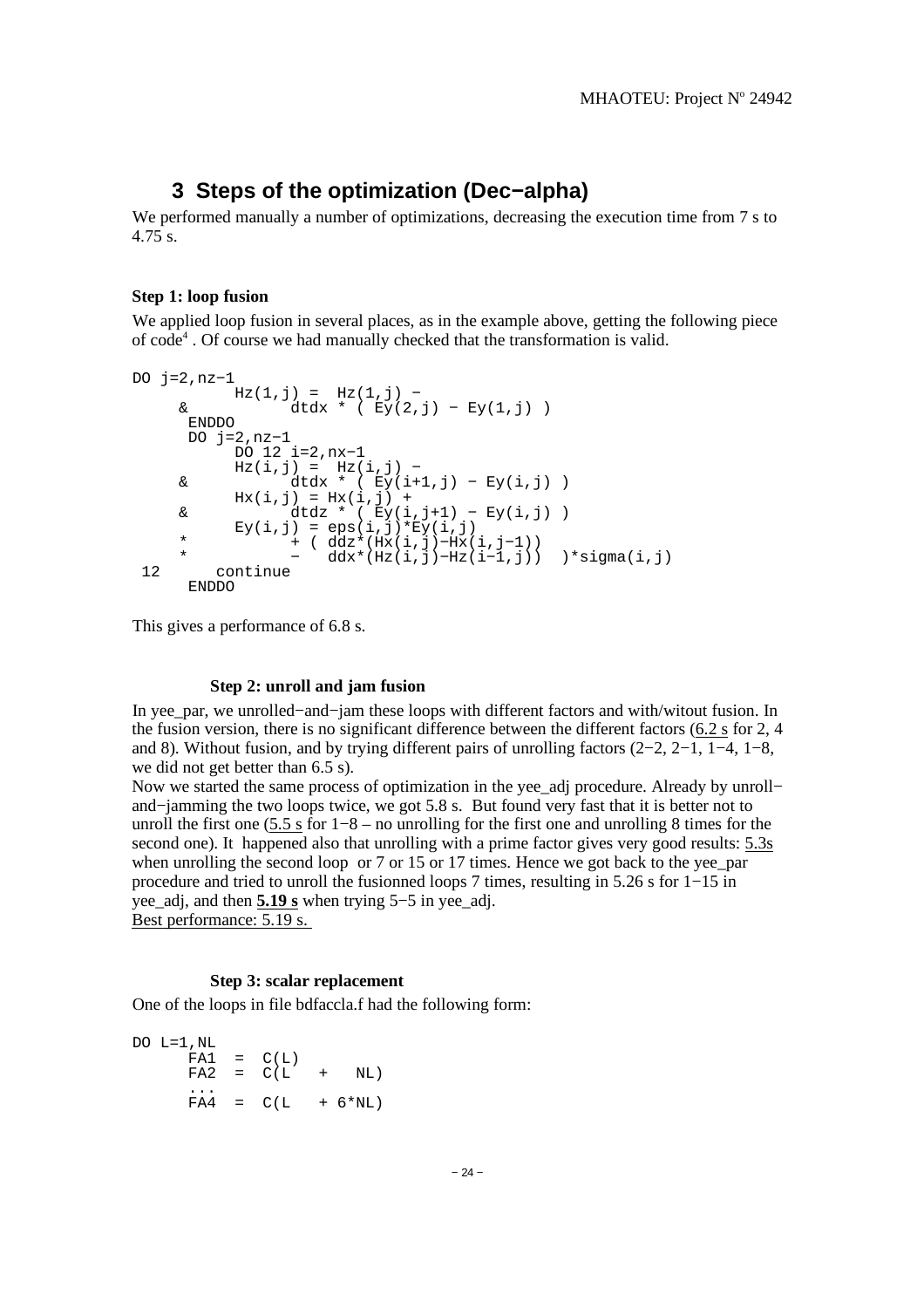```
FAB = C(I_1 + 7*NI_1)F A9 = 4 \cdot F A4 DO I1=1, N1−1 
F0 = FA9*F(11, L, T1P)S + (FA1 * F(I1, L, T1P)
S + \ldots S + FA4*( E(I1,1) − 2 * F(I1, NL+1, T1P) 
S + F(11, NL+1, T1M)F(11,L, T1M) = F0E(11,3) = E(11,3) + FAB*(F0 - F(11,L, T1P)) ENDDO 
     ENDDO
```
The key observation here is that variables T1P and T1M always take values different from each other<sup>5</sup>, and therefore write accesses to F are independent from reads.

After scalar replacement we got:

```
DO L=1,NL
 DO I1=1, N1−1 
F(II,L, T1M) = 4*C(L + 6*NL) * F(II, L, T1P)S + (C(L) * F(I1, L, T1P)<br>S + ...
S + \ldotsS + C(L + 6*NL) *(E(II,1)<br>S - 2* F(II,S - 2* F(I1, NL+1, T1P)
S + F(11, NL+1, T1M))
     E(1,3) = E(1,3) + C(L + 7*NL) * (F(1, L, T1M) - F(11, L, T1P)) 
      ENDDO 
      ENDDO
```
The figure for 1 iteration was now 5.06 s.

#### **Step 4: unroll and jam**

By performing unroll and jam on previous loop, the time became 4.75s.

Hence the overall improvement is from 7 s to 4.75 s, that is about 32%. This is interesting since this code is intended to run a very large number of iterations (in a very simple 2D case today one is used to run hundreds of iterations. This optimization may therefore save minutes per run. One should also be aware that the final (very long term) goal is to have this model run in 3D and in real time …

 The performances obtained throughout this optimization process are summarized in the next graphic.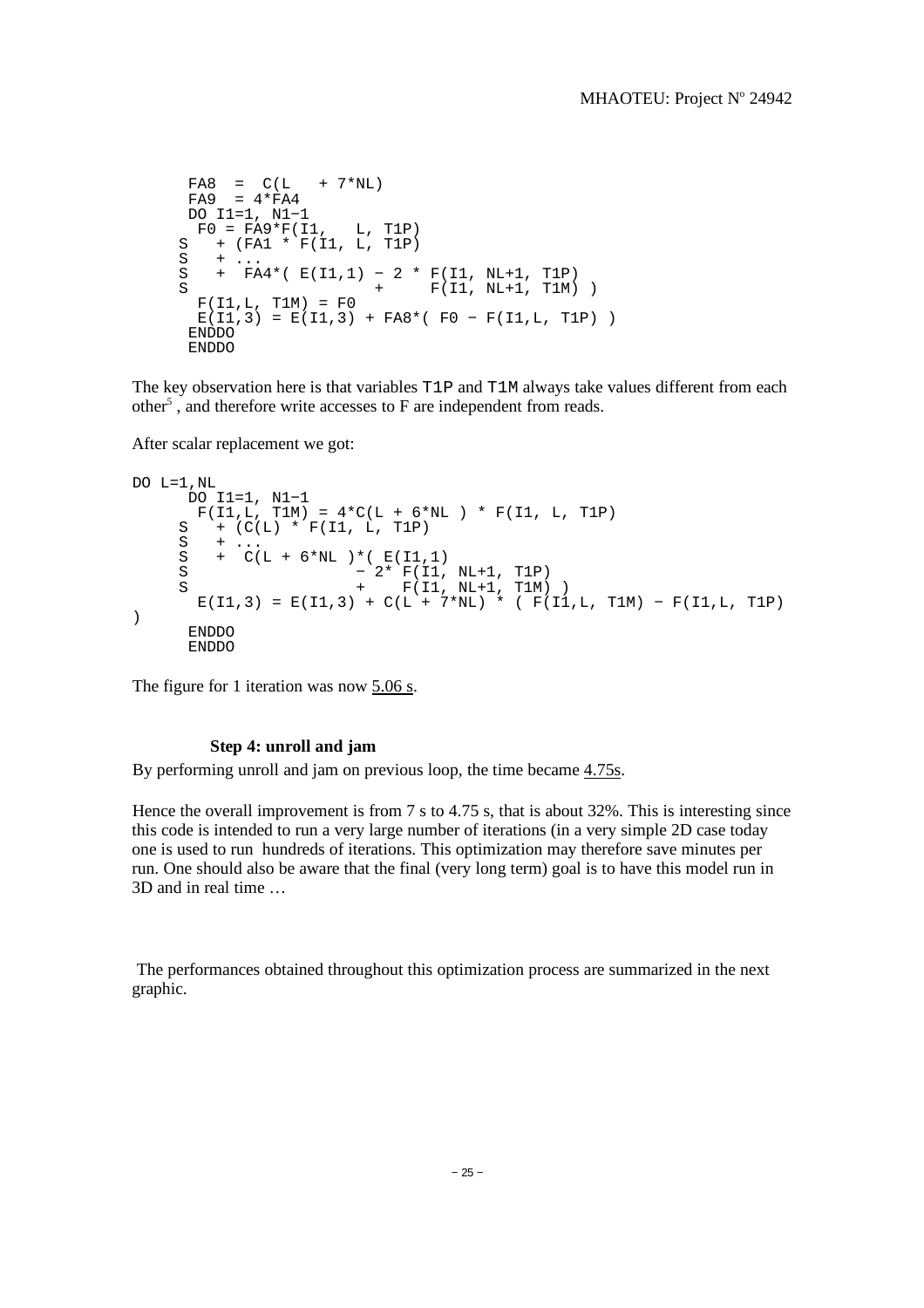

## **4 Final results and conclusion**

We observed that several optimizations were able to significantly improve the performance. The process for optimizing is not linear and we had to "try and test" a quite large number of optimizations. We found that doing this manually is tedious and error−prone and suggest that the unroll−and−jam transformation is implemented very soon (this is actually a combination of loop fusion, loop unrolling and loop interchange)..

We used several tools from MHAOTEU: GRW, CVT, LoopTiming, and verified they were useful.

D.J. Gunton, D.J. Daniels and H.F. Scott. ''Introduction to subsurface radar''. IEE Proceedings, 135F(4) :278−320, 1988.

J.F. Bonnans, J.C. Gilbert, C. Lemarechal, C. Sagastizabal. ''Optimisation numérique : aspects théoriques et pratiques''. Springer, 1997.

For more details on the numerical scheme, see the INRIA report: ''Imagerie du proche sous−sol par un radar géologique'', by Guillaume Vigo and Michel Kern. INRIA Research report RR− 3255, Septembre 1997. ftp://ftp.inria.fr/INRIA/publication/RR/RR− 3255.ps.gz

4

5

1

2

3

Note that we first have to perform loop splitting in order to obtain perfectly nested loops.

This fact would not be so obvious to detect from an automatic tool. T1P and T1M are updated in another routine through permutation between integers 1, 2, 3, 4; being initialized at different values, they remain distinct.